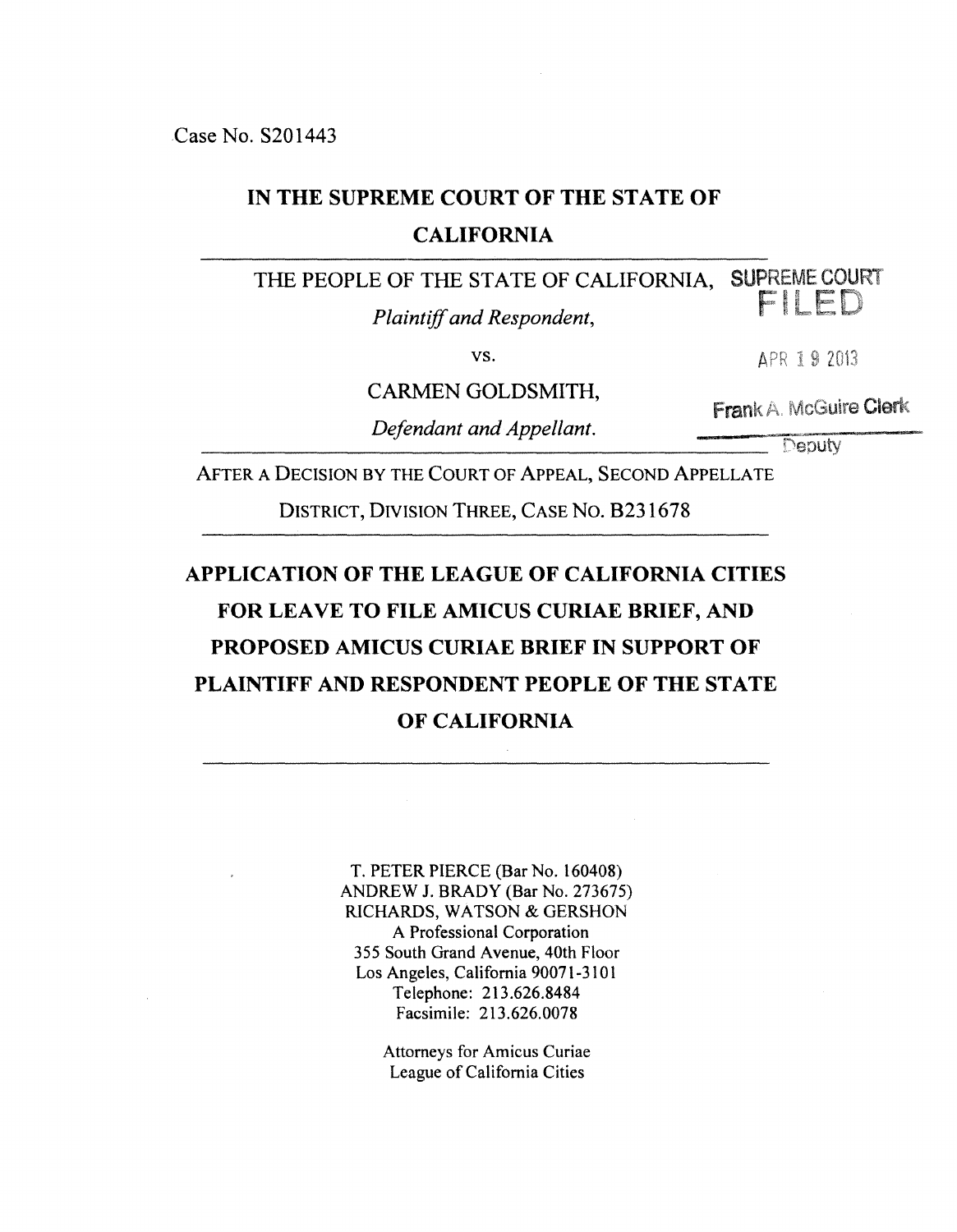### **IN THE SUPREME COURT OF THE STATE OF CALIFORNIA**

THE PEOPLE OF THE STATE OF CALIFORNIA,

*Plaintiff and Respondent,* 

VS.

CARMEN GOLDSMITH,

*Defendant and Appellant.* 

AFTER A DECISION BY THE COURT OF APPEAL, SECOND APPELLATE

DISTRICT, DIVISION THREE, CASE No. B231678

# **APPLICATION OF THE LEAGUE OF CALIFORNIA CITIES FOR LEAVE TO FILE AMICUS CURIAE BRIEF, AND PROPOSED AMICUS CURIAE BRIEF IN SUPPORT OF PLAINTIFF AND RESPONDENT PEOPLE OF THE STATE OF CALIFORNIA**

T. PETER PIERCE (Bar No. 160408) ANDREW J. BRADY (Bar No. 273675) RICHARDS, WATSON & GERSHON A Professional Corporation 355 South Grand Avenue, 40th Floor Los Angeles, California 90071-3101 Telephone: 213.626.8484 Facsimile: 213.626.0078

> Attorneys for Amicus Curiae League of California Cities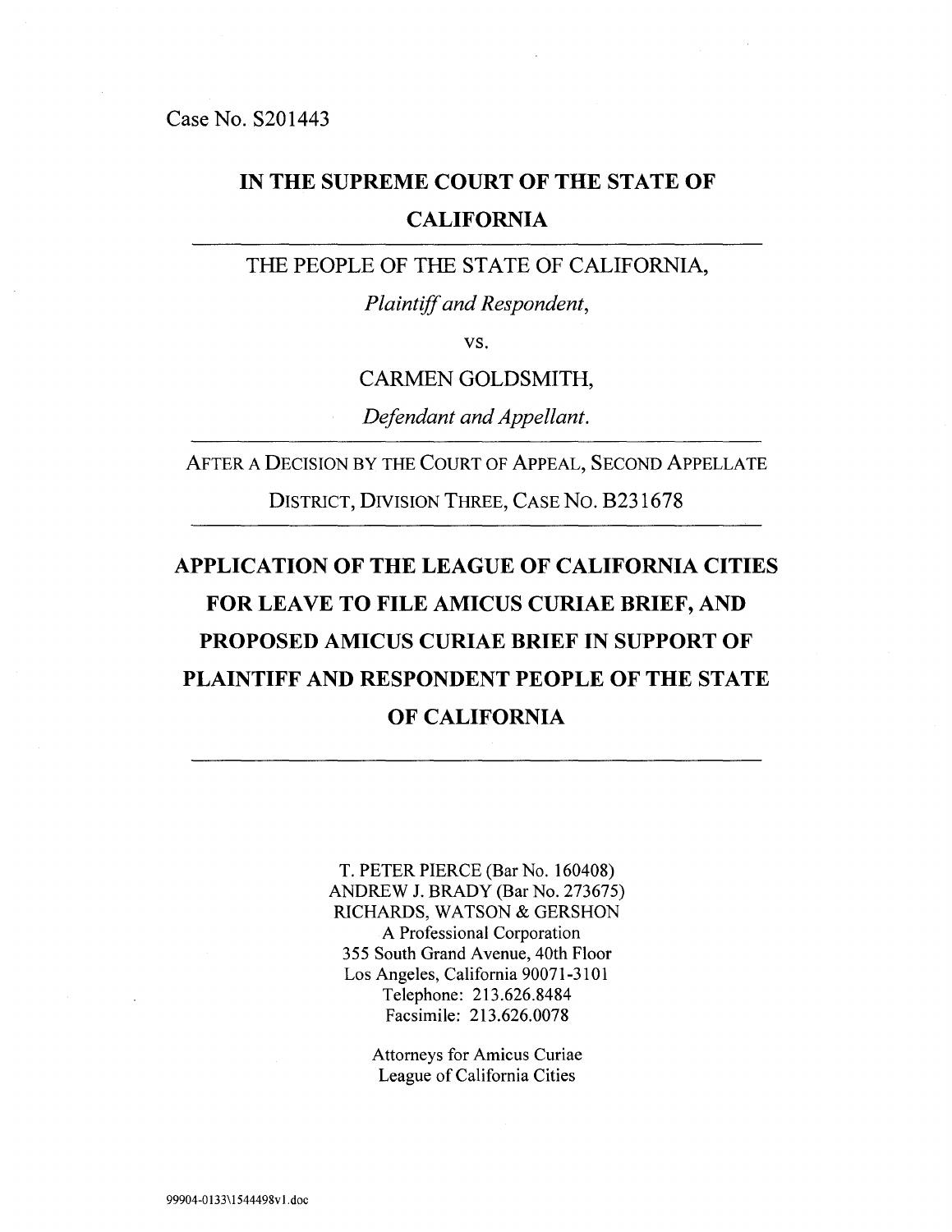# **TO THE HONORABLE CHIEF JUSTICE OF THE CALIFORNIA SUPREME COURT:**

Under Rule 8.520, subdivision (f) of the California Rules of Court, the League of California Cities ("League") submits this application to file an amicus curiae brief in support of plaintiff and respondent People of the State of California. This application is timely made under Rule 8.520, subdivision (f)(2).

# **DESCRIPTION OF AMICUS CURIAE AND STATEMENT OF INTEREST**

The League is an association of 469 California cities dedicated to protecting and restoring local control in order to provide for the public health, safety, and welfare of their residents, and to enhance the quality of life for all Californians. The League is advised by its Legal Advocacy Committee, which is comprised of 24 city attorneys from all regions of California. The Committee monitors litigation of concern to municipalities, and identifies those cases that are of statewide or nationwide significance. The Committee has identified this case as being of statewide significance.

Pending before the Court are two issues: (1) What testimony, if

-1-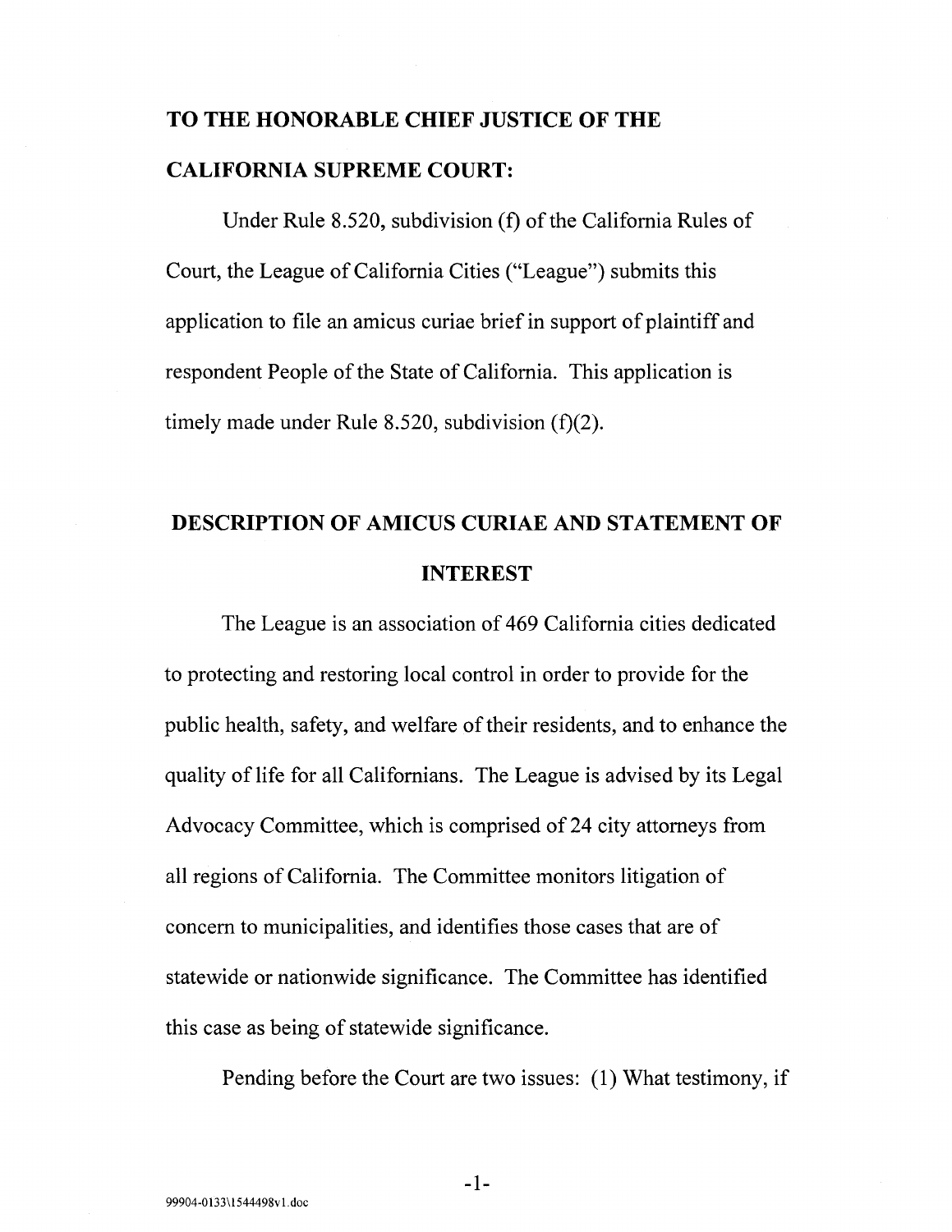any, regarding the accuracy and reliability of an Automated Traffic Enforcement System (ATES) is required to admit ATES-generated evidence?; and (2) Is ATES evidence hearsay and, if so, do any exceptions apply? The League is interested only in the first issue as described below.

At least 19 cities in California recently notified the League that they continue to use an ATES program to identify and potentially to prosecute drivers who run red lights at intersections. Many other cities have discontinued their ATES programs and some cities never installed ATES in the first place. This Court's decision will impact not only the 19 cities known to the League to use an ATES, but also any other city in California awaiting the Court's ruling to determine whether to introduce or re-introduce an ATES program.

A decision by this Court in favor of appellant Carmen Goldsmith will dramatically increase the costs of prosecuting a driver based on ATES evidence. The accompanying proposed amicus brief sets forth statistics reported by 19 cities known to have ATES programs. Those statistics provide the Court with an idea of the magnitude of those potential increased costs.

All cities in California, including those that do not currently

-2-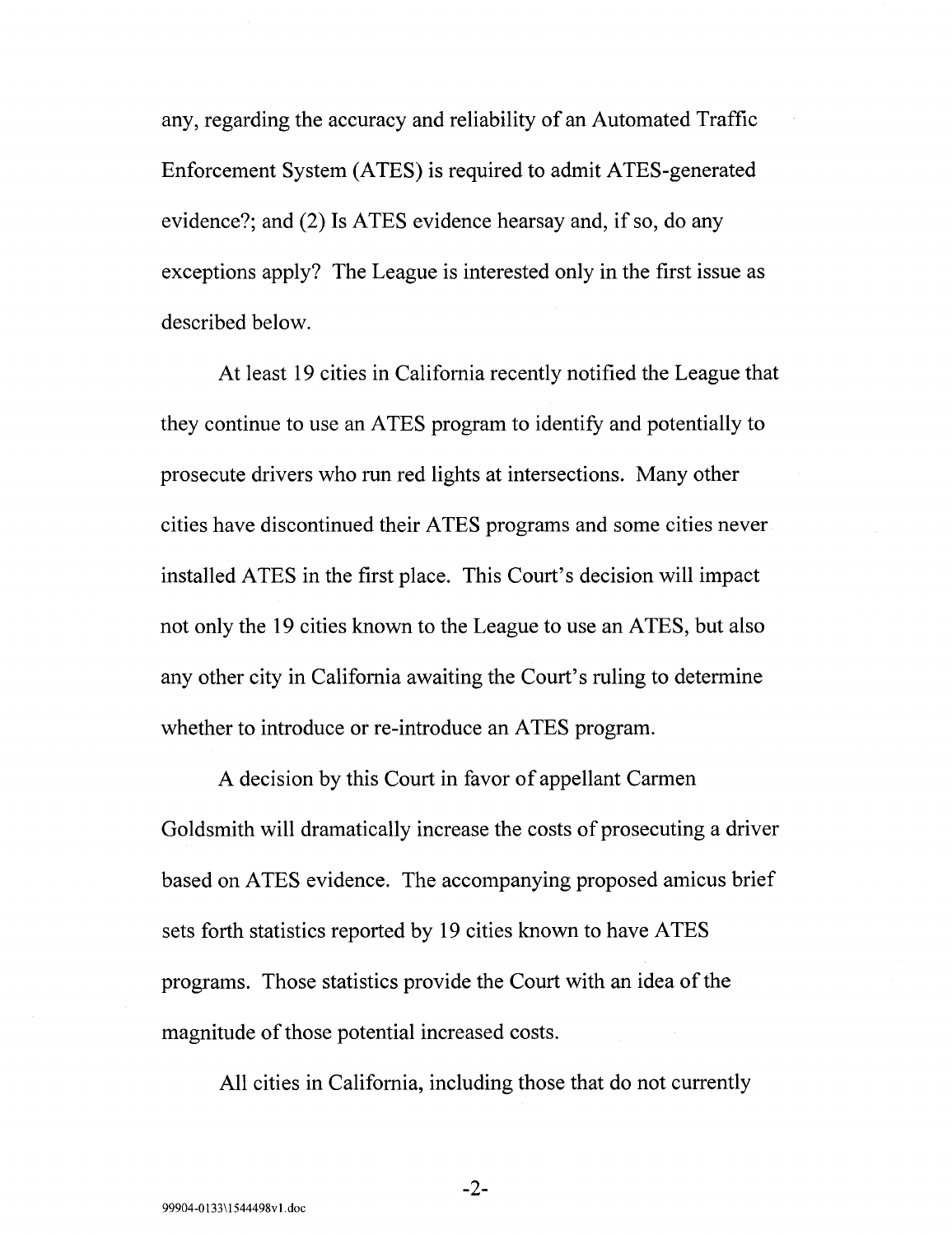operate an ATES program, have a stake in the outcome of this case. As the proposed amicus brief discusses, an ATES reduces the number of fatal car accidents caused by drivers who run red lights. Cities, authorized under Article XI, section 7 of the California Constitution to exercise their police power in the interest of the public health, safety and welfare, continuously weigh and consider programs to protect their residents and visitors. Cities that wish to continue, re-start, or start an A TES program born of the desire to reduce fatal crashes will no doubt consider the potential financial consequences of an adverse decision by this Court.

Counsel for the League is familiar with the issues in this case and the scope of their presentation, and believes further argument is needed on the following points: (1) Whether the standard for authenticating ATES-generated evidence should be the same as the standard for the closely analogous radar gun device in use for decades; and (2) The potential financial and public safety consequences to cities of an adverse decision by this Court.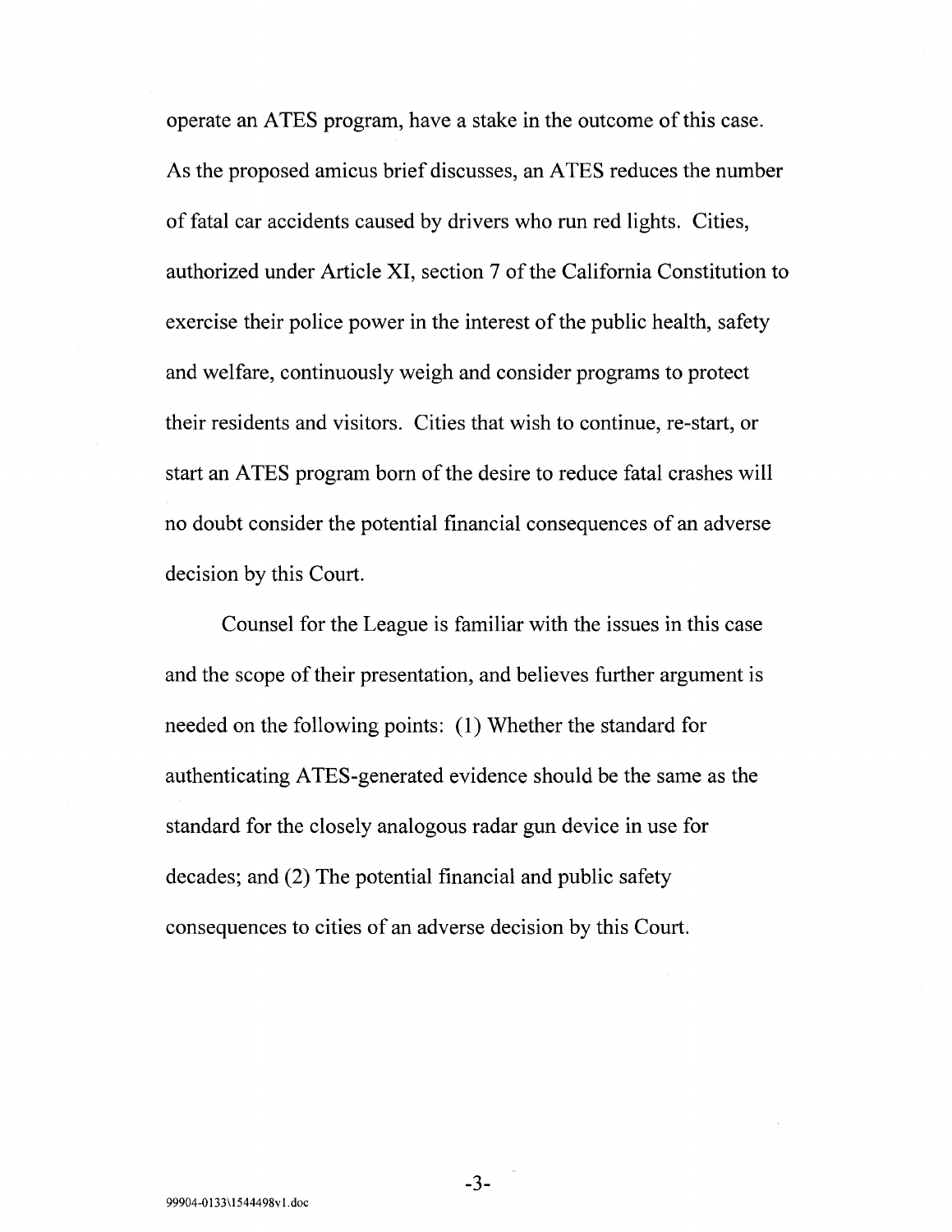Dated: April 16, 2013

RICHARDS, WATSON & GERSHON A Professional Corporation T. PETER PIERCE ANDREW J. BRADY

By:

T. Peter Pierce Attorneys for Amicus Curiae League of California Cities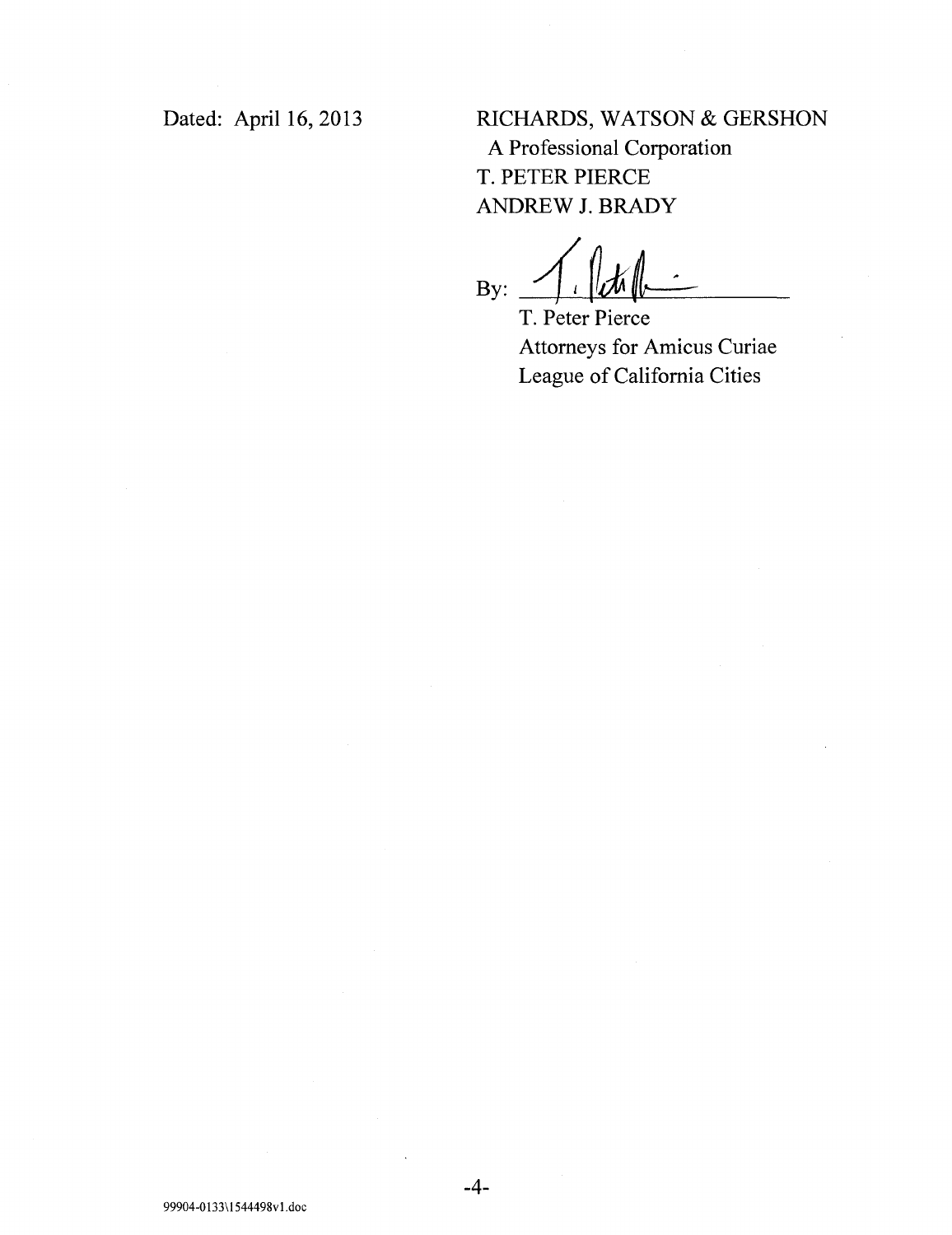## **IN THE SUPREME COURT OF THE STATE OF CALIFORNIA**

THE PEOPLE OF THE STATE OF CALIFORNIA,

*Plaintiff and Respondent,* 

VS.

CARMEN GOLDSMITH,

*Defendant and Appellant.* 

AFTER A DECISION BY THE COURT OF APPEAL, SECOND APPELLATE

DISTRICT, DIVISION THREE, CASE No. B231678

## **[PROPOSED] BRIEF OF AMICUS CURIAE LEAGUE OF CALIFORNIA CITIES IN SUPPORT OF PLAINTIFF AND RESPONDENT PEOPLE OF THE STATE OF CALIFORNIA**

T. PETER PIERCE (Bar No. 160408) ANDREW J. BRADY (Bar No. 273675) RICHARDS, WATSON & GERSHON A Professional Corporation 3 55 South Grand A venue, 40th Floor Los Angeles, California 90071-3101 Telephone: 213.626.8484 Facsimile: 213.626.0078

> Attorneys for Amicus Curiae League of California Cities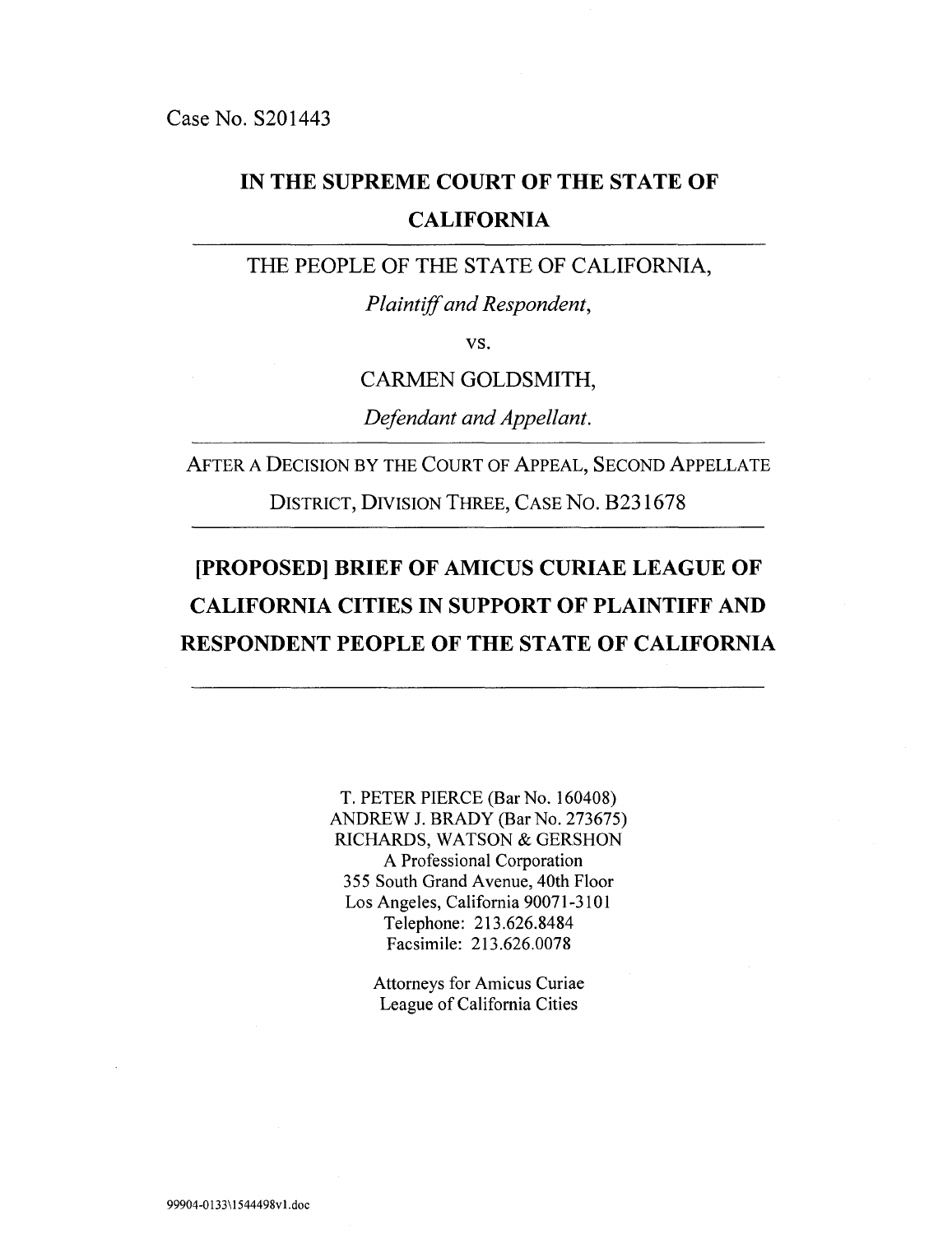## **TABLE OF CONTENTS**

| Ι.   |                                                       |
|------|-------------------------------------------------------|
| II.  | <b>Authentication Requirements For Digital Images</b> |
|      | Generated By ATES Should Be The Same As The           |
|      | Requirements In The Analogous Area Of Evidence        |
|      |                                                       |
| III. | The New And Unsupported Authentication                |
|      | Standard Urged By Goldsmith Would                     |
|      | <b>Substantially Increase Costs For Cash-Strapped</b> |
|      |                                                       |
| IV.  | Studies Show That An ATES Reduces the Number          |
|      | of Deadly Accidents and The Total Cost of             |
|      |                                                       |
| V.   |                                                       |

#### Page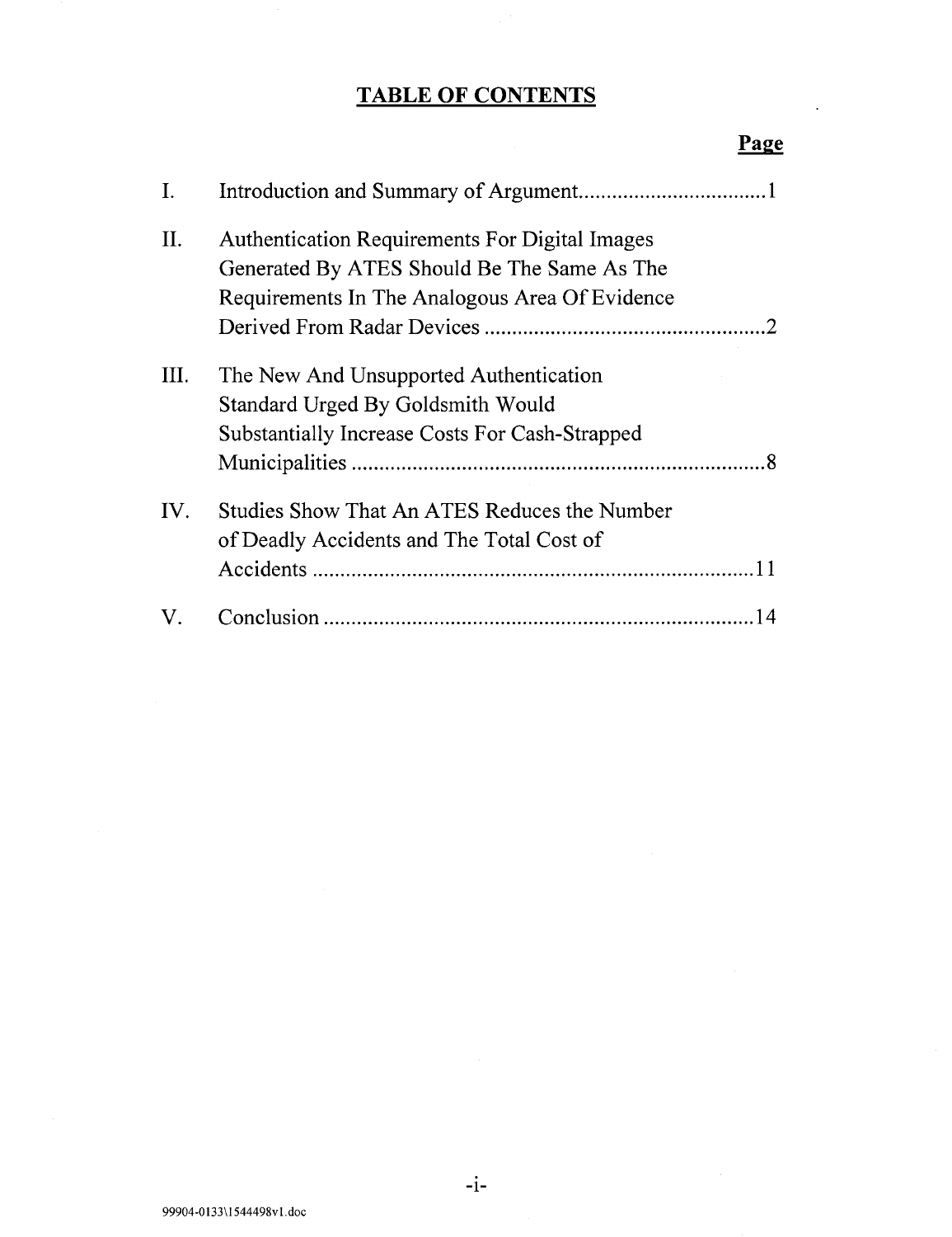### **TABLE OF AUTHORITIES**

### **Page(s)**

### **Cases**

| People v. Flaxman,       |  |  |
|--------------------------|--|--|
| People v. MacLaird,      |  |  |
| People v. Martinez,      |  |  |
| State v. Hanson,         |  |  |
| <b>Statutes</b>          |  |  |
|                          |  |  |
|                          |  |  |
|                          |  |  |
|                          |  |  |
|                          |  |  |
| <b>Other Authorities</b> |  |  |

| Aeron-Thomas & Hess, Red Light Cameras For the         |  |
|--------------------------------------------------------|--|
| Prevention of Road Traffic Crashes (Review) at p.      |  |
|                                                        |  |
| Garber et al., The Impact of Red Light Cameras (Photo- |  |
| Red Enforcement) on Crashes in Virginia, at p. xi.     |  |
|                                                        |  |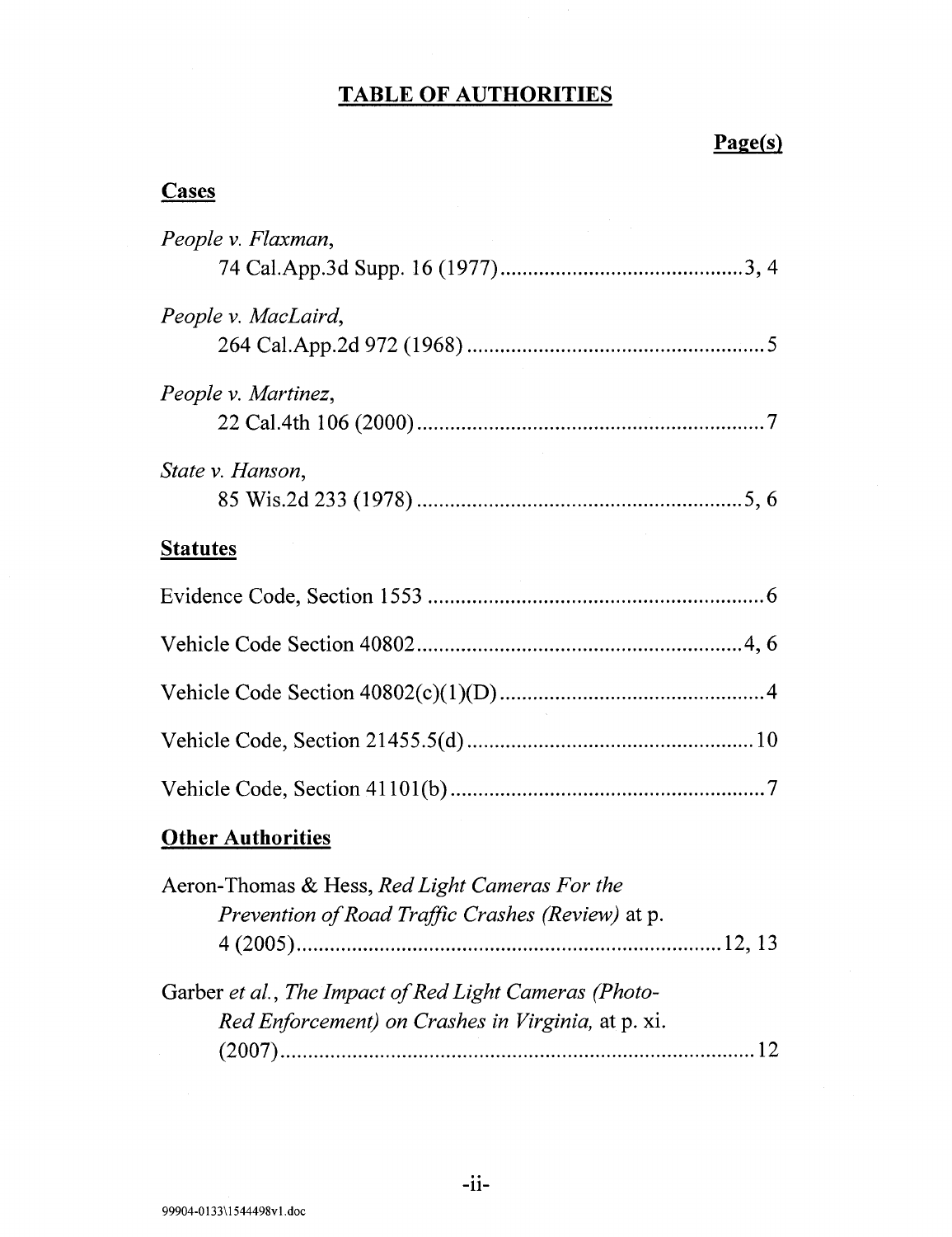## **TABLE OF AUTHORITIES (cont.)**

## **Page(s)**

| McCartt & Hu, Effects of Red Light Camera Enforcement |
|-------------------------------------------------------|
| on Red Light Violations in Arlington County,          |
| 11                                                    |
| National Highway Traffic Safety Administration,       |
| Analysis of Red Light Violation Data Collection       |
| From Intersections Equipped with Red Light Photo      |
|                                                       |
| United States Federal Highway Administration, Report  |
| FHWA-HRT-05-048 Executive Summary, Safety             |
| Evaluation of Red Light Cameras at p. 7 (2005) 13     |
| Wu, McCartt, Teoh, Effects of Red Lights Camera       |
| Enforcement on Fatal Crashes in Large US Cities,      |
|                                                       |

-111-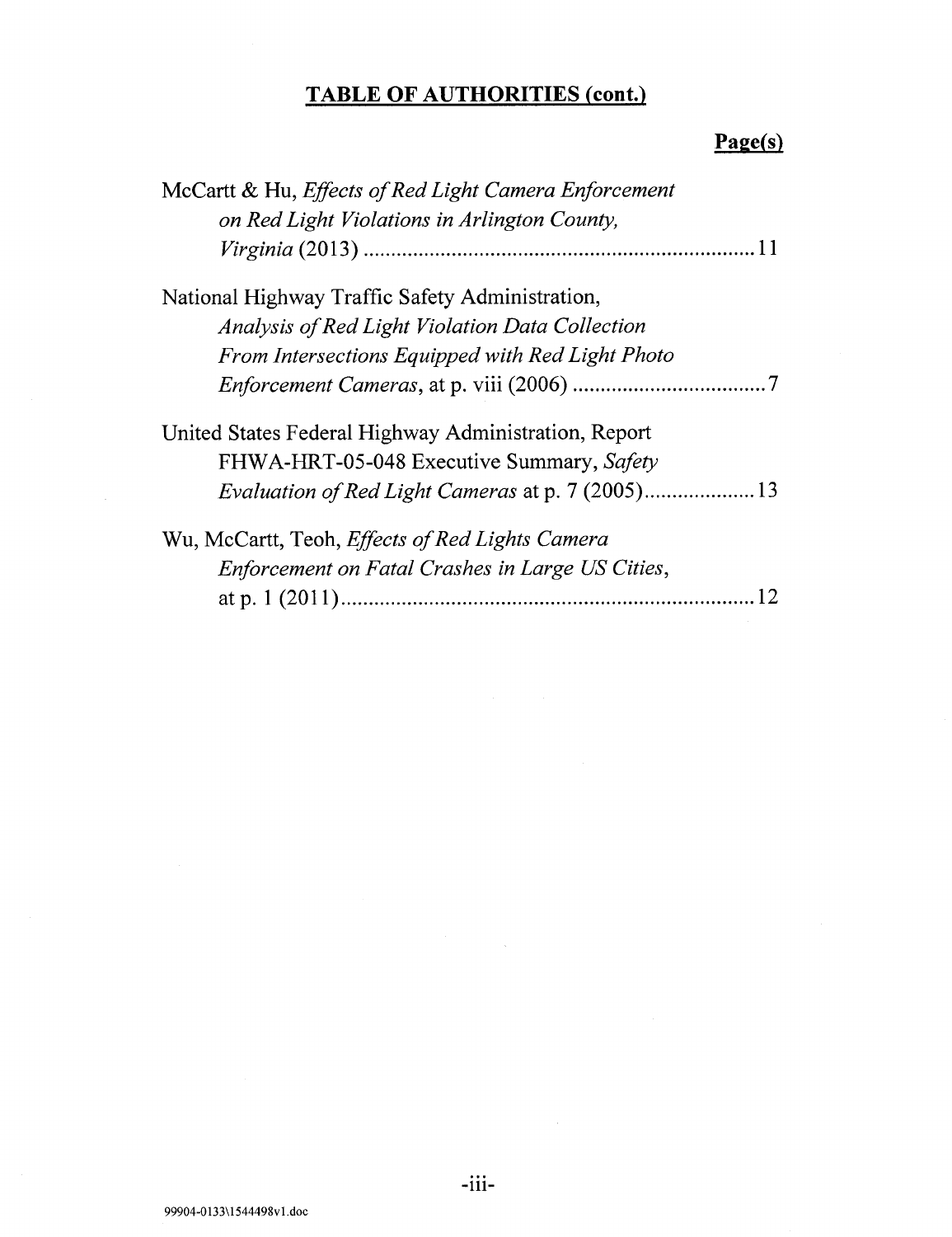#### **I. Introduction and Summary of Argument**

An Automated Traffic Enforcement System (ATES) provides an opportunity that might otherwise be lost for law enforcement to prosecute drivers who run red lights. Many California cities operate ATES programs.

A device closely analogous to ATES equipment is the radar gun used by law enforcement to cite drivers exceeding the speed limit. California courts have held that the testimony of a law enforcement officer familiar with the operation of a radar gun suffices to authenticate the information about vehicle speed produced by that gun. It is not necessary to subpoena the manufacturer of the radar gun to trial to testify as to its assembly and functioning. There is no basis for treating ATES-generated evidence any differently.

A decision by this Court holding that ATES-generated evidence requires extra authentication as urged by appellant Carmen Goldsmith (Goldsmith) would significantly increase the costs of prosecuting drivers who run red lights. The many cities with ATES programs would be forced to reconsider the viability of those programs, even in the face of strong evidence that cameras at intersections reduce fatal accidents.

-1-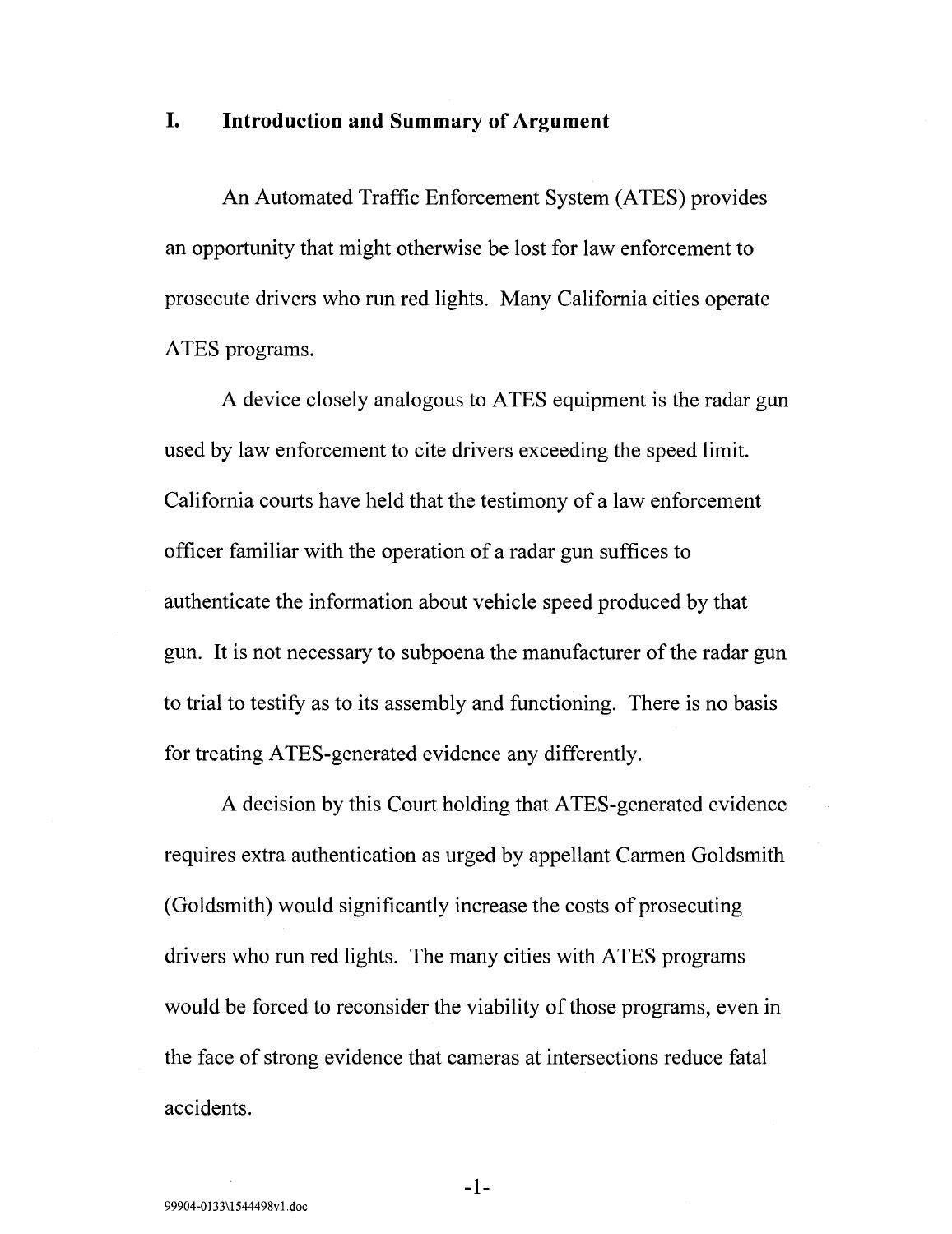The Court should affirm the decision of the Court of Appeal.

### **II. Authentication Requirements For Digital Images Generated By ATES Should Be The Same As The Requirements In The Analogous Area Of Evidence Derived From Radar Devices.**

Digital images generated by ATES serve the same function in red-light cases as the information generated by radar devices serves in speeding cases. The ATES and the radar device are technological close cousins and the law should recognize that. Both the ATES camera and the radar device provide objective data untainted by human input.

The ATES and the radar device prove closely analogous for another important reason explained by Goldsmith in her reply brief on the merits. The following passage, quoted verbatim from page 1 of the reply brief, could have been written about radar devices:

> The authentication issues raised here involve traffic infraction cases where  $(1)$  convictions are obtained *exclusively* based on ATES materials in lieu of personal observation by an officer, (2) there is no right to a jury or

-2-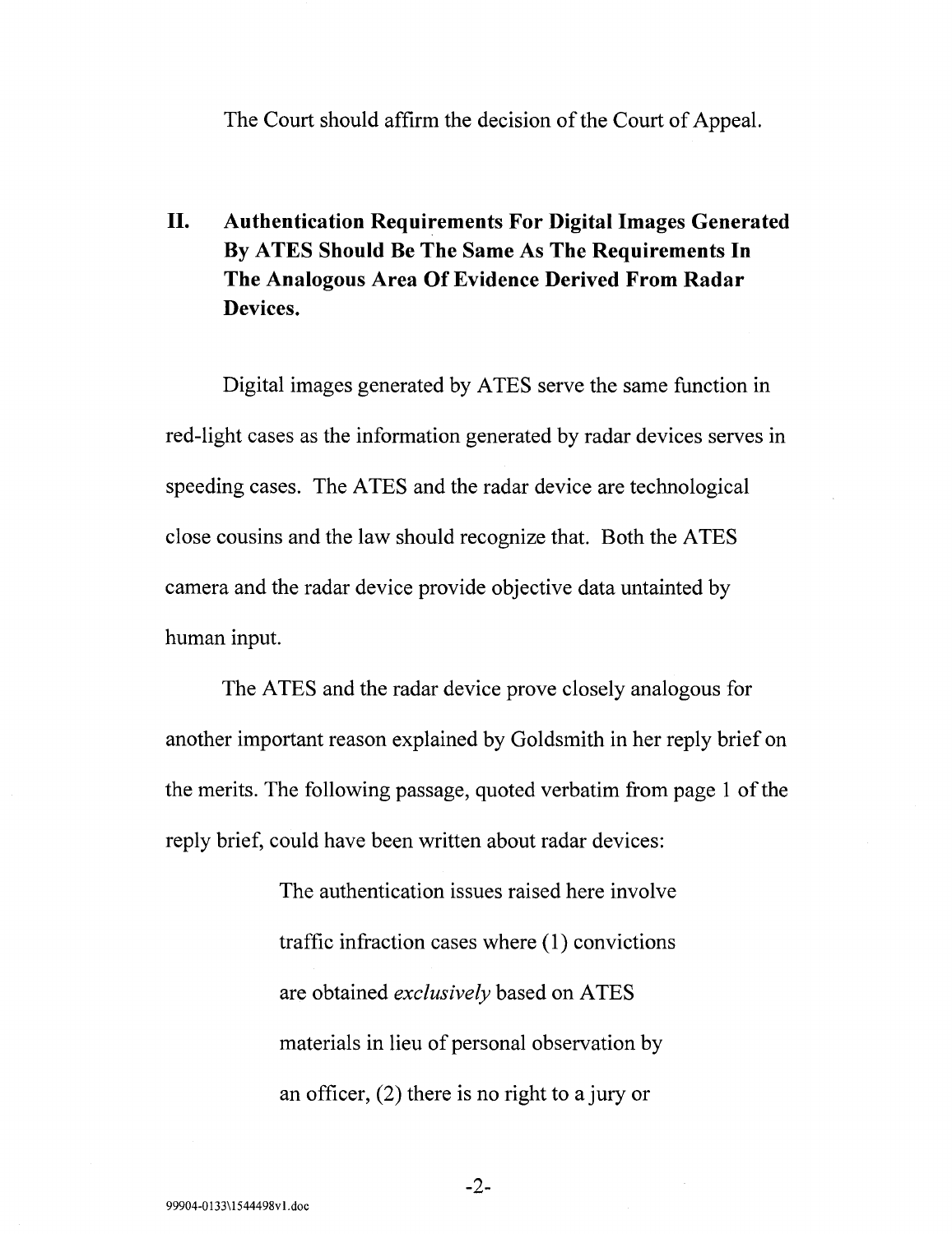appointed counsel [citation], (3) the entire trial typically lasts a few minutes,  $(4)$  the pro per defendant faces a well-rehearsed witness from a prosecuting agency but  $(5)$  has no incentive to spend thousands of dollars in attorneys' fees to fight a[] citation." (Reply Brief at p. 1 [italics original].)

It follows from Goldsmith's own argument that this Court should, in establishing authentication requirements in the ATES context, consider the established law with respect to authenticating data recovered from radar devices in speeding cases.

The necessary foundation for admitting evidence derived from radar guns may be laid by the citing officer alone, even if that officer is not an expert in the operation of radar guns. In *People v. Flaxman,*  74 Cal.App.3d Supp. 16 (1977), the Appellate Division of the Superior Court considered an arresting police officer's competency to present evidence of vehicle speed determined by a radar gun. The officer testified that he had calibrated the machine just prior to issuing the ticket, but otherwise he could "not explain the functioning of the radar machine."  $(Id.$  at p. 23.) In holding that the evidence of vehicle

-3-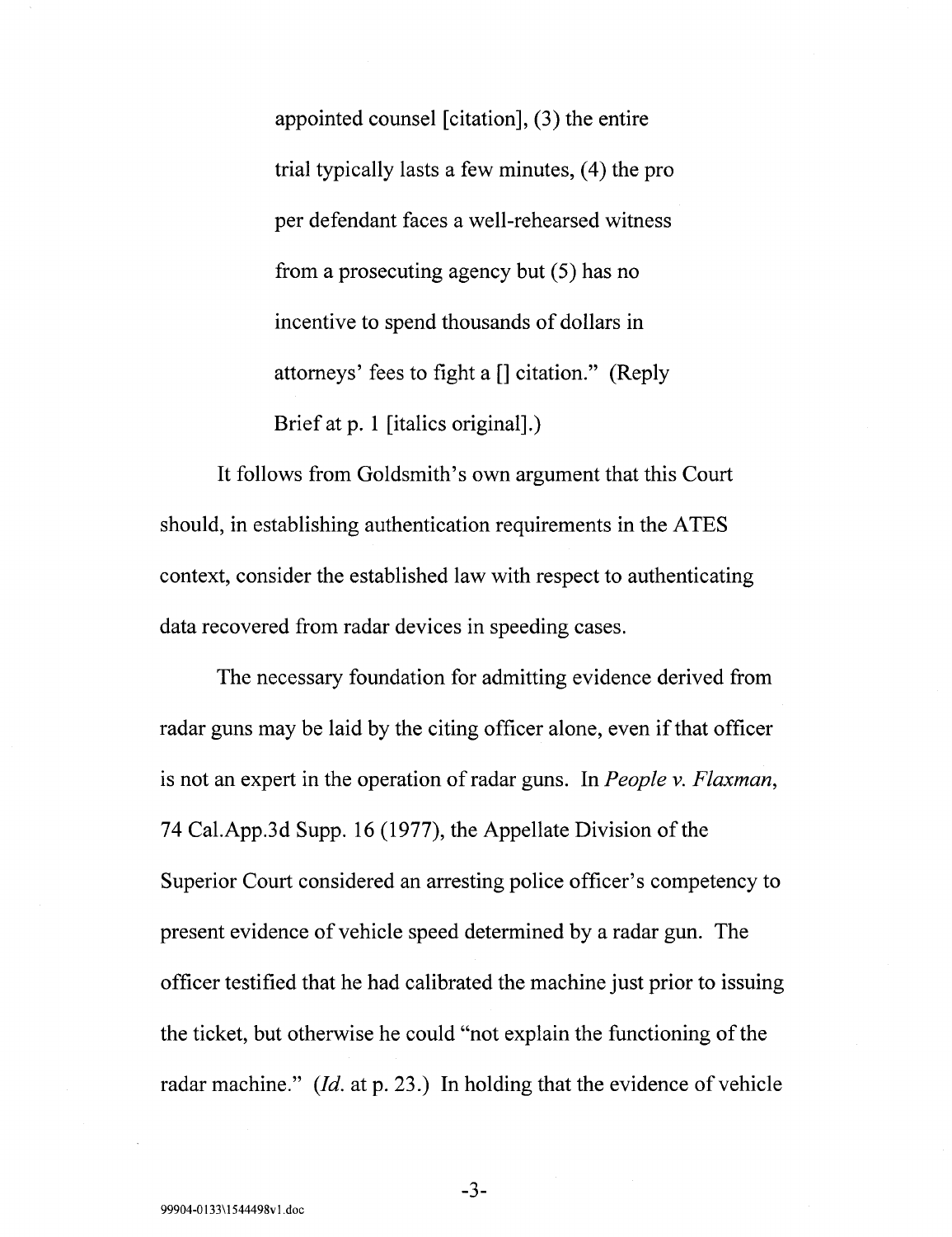speed from the radar gun was properly admitted, the court stated, "[i]t is sufficient that the operator of a radar machine be familiar with the device and its operation and, recognizing that the device might not be properly functioning upon occasion, take a reasonable amount of precautionary measures to assure that it is properly operating." *(!d.* at pp. 23-24.)

The standard for admitting radar gun evidence in "speed trap" cases is codified in Vehicle Code Section 40802.<sup>1</sup> To obtain a conviction for speeding, the arresting officer must have minimal training in radar gun usage and be able to provide foundational testimony establishing that the radar gun used "meets or exceeds the minimal operational standards of the National Traffic Highway Safety Administration, and has been calibrated within the three years prior to the date of the alleged violation by an independent certified laser or radar repair and testing or calibration facility." (Vehicle Code§  $40802(c)(1)(D).$ 

Thus, radar gun evidence may be authenticated solely by the

<sup>&</sup>lt;sup>1</sup> This statute requires, in certain circumstances, that radar gun evidence of speeding violations be accompanied by an engmeering and traffic survey showing that the established speed limit is justified.<br>This requirement prevents law enforcement agencies from unfairly profiting from "speed traps." *(See* Vehicle Code § 40802(a)(2).)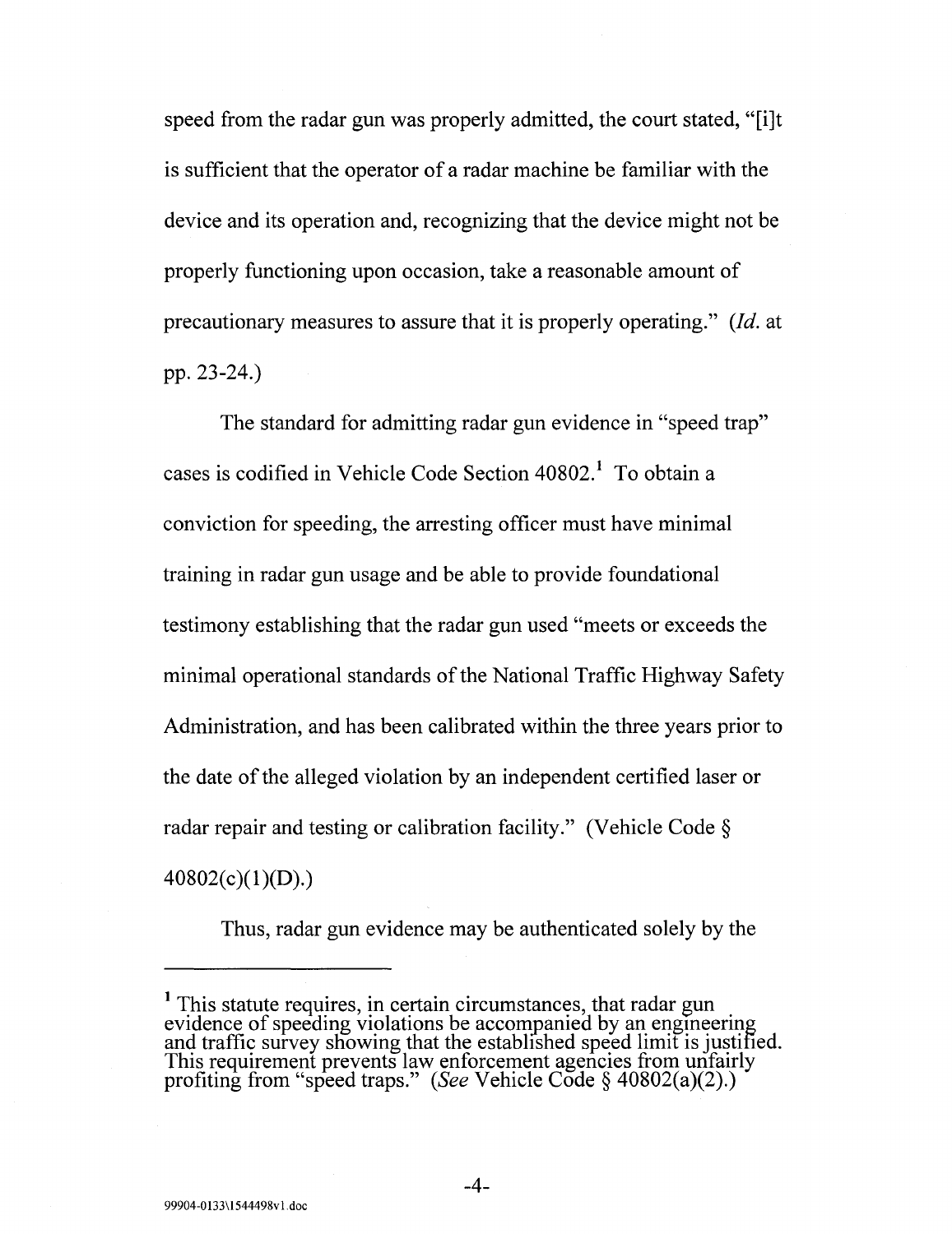citing officer, so long as he or she has minimal training in radar gun operation and is aware of certain facts about the radar gun. There is no need for citing agencies to call an expert or a representative from the radar gun manufacturer to testify as to the validity and accuracy of the device. *See People v. MacLaird,* 264 Cal.App.2d 972, 975 (1968) ("We have concluded that the validity and accuracy of radar devices is a proposition of such common and universal knowledge that it must be judicially noticed and there is no necessity to call an expert witness to establish this commonly known and accepted proposition.")

Goldsmith relies on *State v. Hanson,* 85 Wis.2d 233 (1978) *(Hanson)* for the proposition that a more rigorous authentication standard is warranted in ATES cases. *(See* Reply Brief at pp. 23-24.) But *Hanson* actually undermines Goldsmith's position. *Hanson* is a 1978 Wisconsin Supreme Court speeding ticket case involving the use of then-newly invented handheld (as opposed to stationary) radar guns. Contrary to Goldsmith's assertion, the court observed that "expert testimony is not needed to determine the initial admissibility of speed radar readings. The radar reading may be introduced by the operating law enforcement official, if he is qualified in its use and operation." *(Hanson,* 85 Wis. 2d at pp. 244-45.)

-5-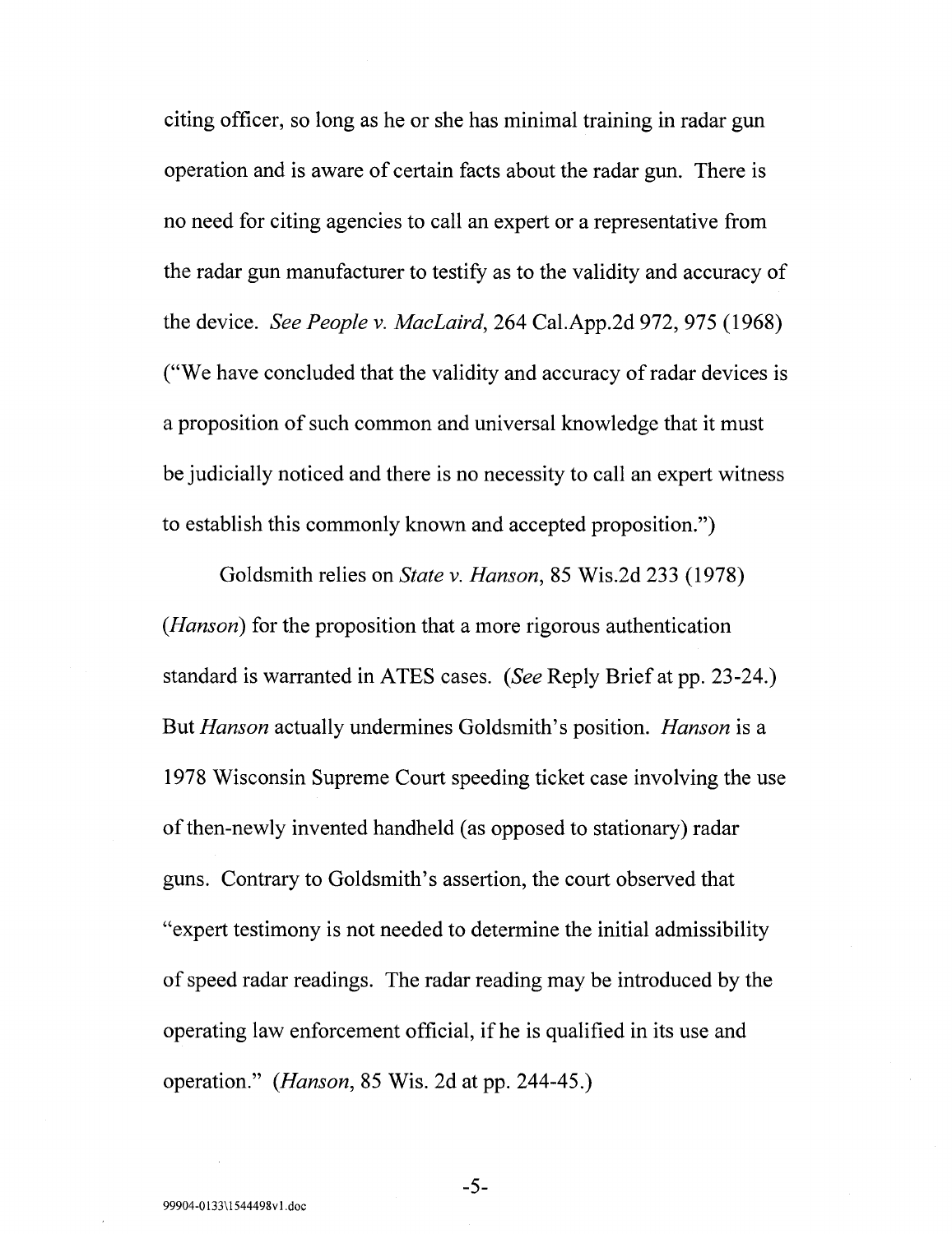The Wisconsin high court created an additional list of showings required *to support a conviction* where the newly invented *handheld*  radar devices were used, but this test was a provisional one to be used only "[u]ntil a radar device is invented that is accurate under any conditions." *(Hanson,* 85 Wis. 2d at p. 246.)<sup>2</sup>

Unlike handheld radar guns in 1978, the ability of digital cameras in 2013 to capture accurate images of the world is not the subject of widespread debate, and images from both digital cameras and traffic devices may be admitted as evidence in California with a *rebuttable* presumption of authenticity, with any further questions regarding the sufficiency of the evidence to support a conviction going to the weight of the evidence. *(See* Evid. Code§ 1553; Vehicle

-6-

<sup>2</sup> The following authentication standard articulated in *Hanson* is not substantially different than the requirements of Vehicle Code Section 40802: " $(1)$  The officer operating the device has adequate training and experience in its operation.  $(2)$  That the radar device was in proper working condition at the time of the arrest. This will be established by proof that suggested methods of testing the proper functioning of the device were followed. (3) That the device was used in an area where road conditions are such that there is a minimum possibility of distortion. (4) That the input speed of the patrol car must be verified, this being especially important where there is a reasonable dispute that road conditions may have distorted the accuracy of the reading *(i.e.*, presence of large trucks, congested traffic and the roadside being heavily covered with trees and signs). (5) That the speed meter should be expertly tested within a reasonable proximity foliowing the arrest and that such testing be done by means which do not rely on the radar device's own internal calibrations." *(Hanson,* 85 Wis. 2d at p. 245.)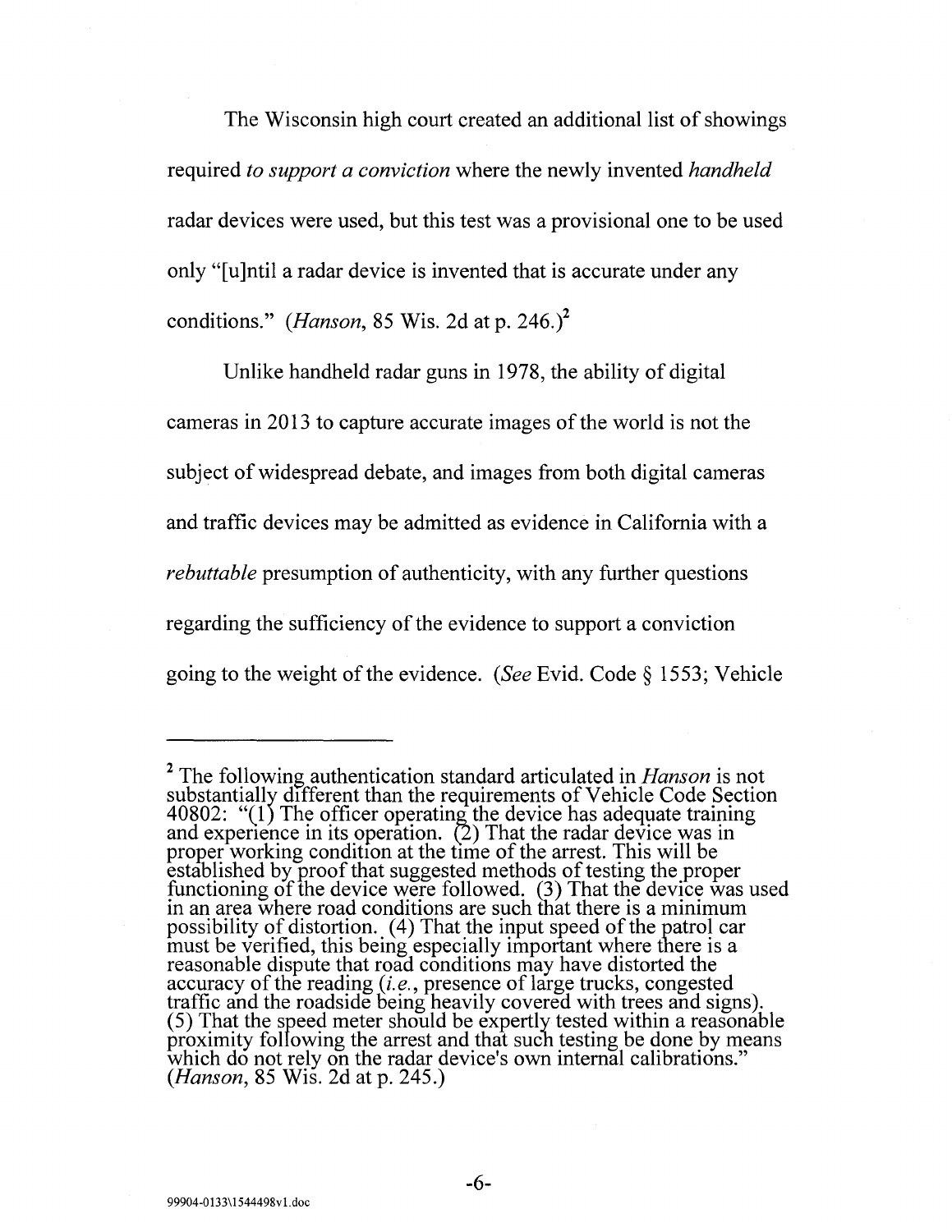Code§ 41101(b); *People* v. *Martinez,* 22 Ca1.4th 106, 132 (2000).)

Goldsmith conflates a rebuttable presumption of authenticity with a presumption of guilt. *(See, e.g.,* Reply Brief at p. 12 [comparing rebuttable presumption of authenticity with statute involving rebuttable presumption of a violation based on the mere issuance of a ticket].) But just because ATES evidence is presumed to be authentic in accordance with California law does not mean it will conclusively establish guilt. Where ATES videos and photos do not clearly depict a suspect running a red light, a conviction is simply not very likely.<sup>3</sup> Even if charges nevertheless are filed, a defendant does not need a seasoned criminal law attorney to point to a video monitor and say "that is not me," "that is not my car," or "I was out of town on that day and time." It would be much more difficult to rebut the evidence of speeding generated by a radar gun, and yet courts have repeatedly recognized that an officer operating the radar gun can authenticate that evidence for admission at trial.

-7-

<sup>&</sup>lt;sup>3</sup> One study of 11 ATES intersections in Sacramento, California over a four-year period found that only 35 percent of the pictures taken by the ATES cameras resulted in citations being issued. *See* National Highway Traffic Safety Administration, *Analysis of Red Light Violation Data Collection From Intersections Equjpped with Red Light Photo Enforcement Cameras,* at p. viii (200o).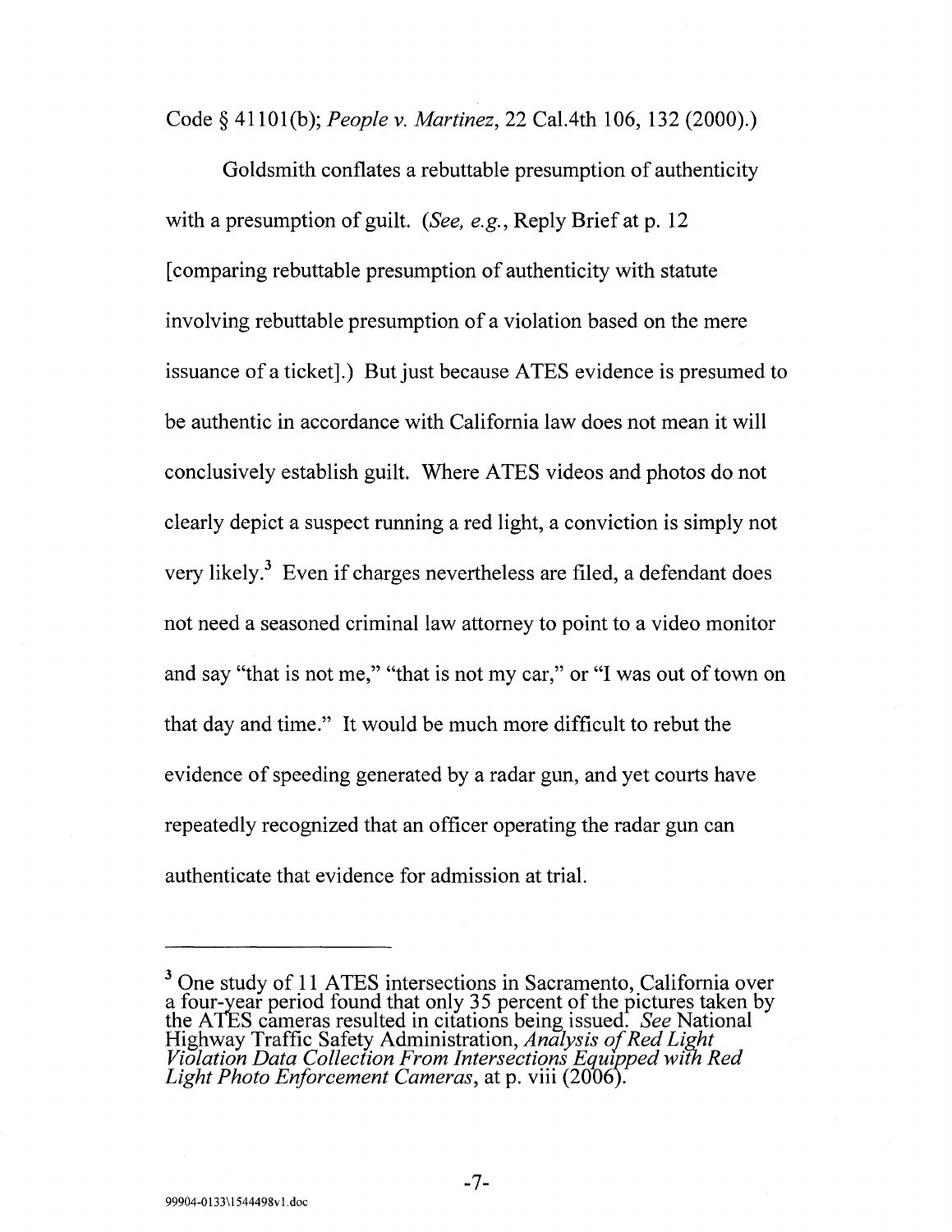There is no basis for adopting for authentication of ATES evidence a standard more onerous than that for authenticating data generated by a radar device. This Court should reject Goldsmith's effort to establish a heightened evidentiary standard for ATES digital information.

#### **III. The New And Unsupported Authentication Standard Urged By Goldsmith Would Substantially Increase Costs For Cash-Strapped Municipalities.**

Goldsmith calls for computer operators and technicians from ATES manufacturers to authenticate video and digital photographs at trial. *(See* Opening Brief at pp. 15-16). Ifthis Court establishes that threshold for authentication, the costs to municipalities that prosecute violations based on ATES evidence would increase dramatically.

In early 2013, 19 cities in California reported to the League of California Cities that they continue to use ATES.<sup>4</sup> Another 17 cities

<sup>&</sup>lt;sup>4</sup> The nineteen cities, in alphabetical order, are: (1) Belmont, (2) Cerritos, (3) Fremont, (4) Hawthorne, (5) Laguna Woods, (6) Menlo Park,  $(7)$  Napa,  $(8)$  Oceanside,  $(9)$  Oxnard,  $(10)$  Redding,  $(11)$ Redwood City, (12) Riverside, (13) San Buenaventura, (14) San Mateo, (15) San Rafael, (16) Santa Clarita, (17) South San Francisco, (18) Stockton, and (19) Vista.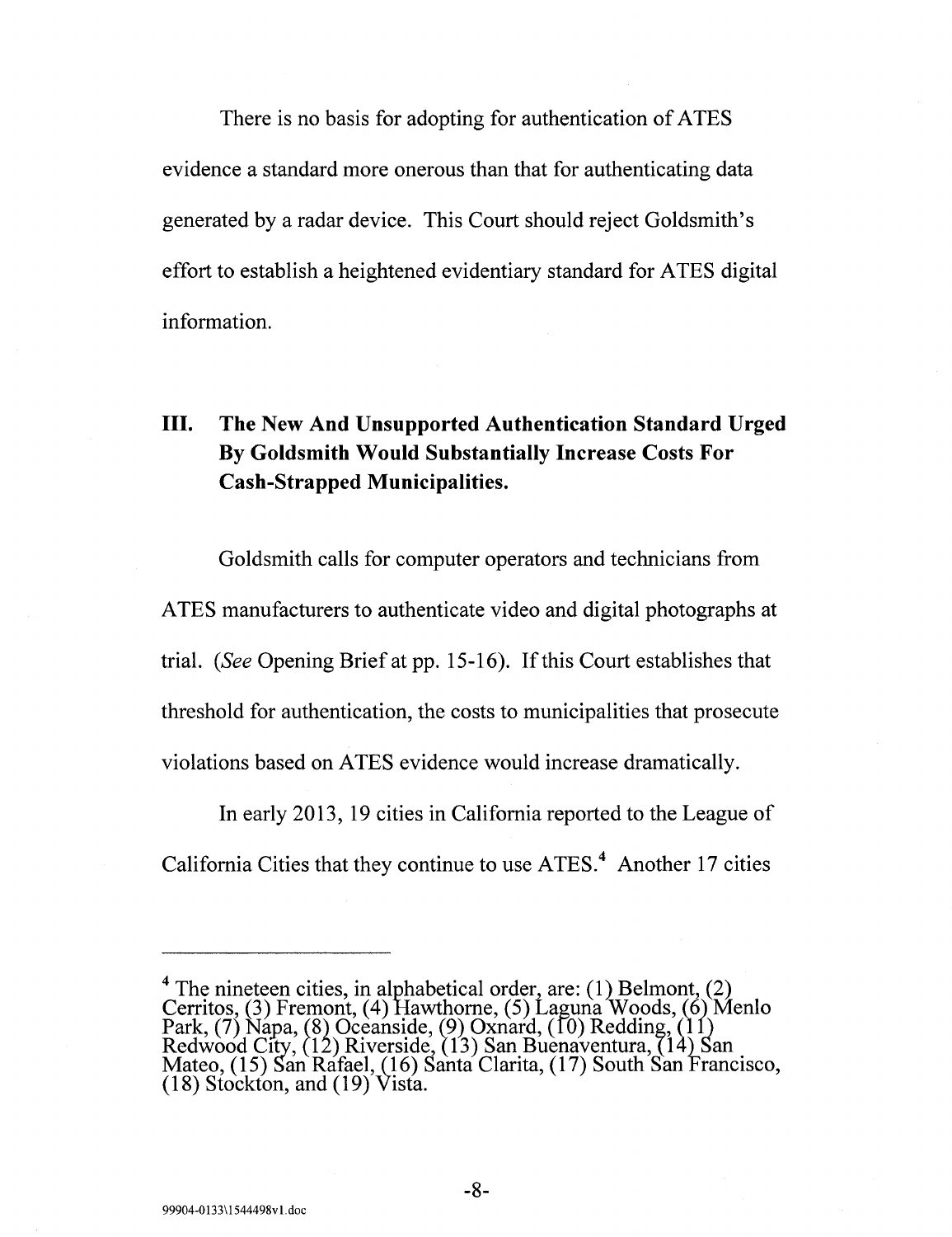informed the League that they do not have, or no longer use, any ATES.

In the 19 cities that continue to use ATES, the number of intersections where ATES is used varies widely. For example, larger cities such as Stockton and Riverside have 13 and 21 ATES intersections, respectively. Smaller cities such as Belmont, Redwood City, and San Rafael, have only one or two ATES intersections.

On average, each A TES intersection in those 19 cities produces 977 red-light citations per year, or 2.68 per day. The raw results for the 19 cities are listed below. The first number is the number of ATES intersections in the city, and the second number reflects either the average number of citations issued in that city per year for ATES violations, or the total number of citations issued in 2012 for ATES violations.

Belmont  $- 2$  and 2,399 Cerritos  $-3$  and 4,170 Fremont  $- 10$  and 9,564 Hawthorne  $-4$  and 10,200 Laguna Woods  $- 2$  and 2,522

-9-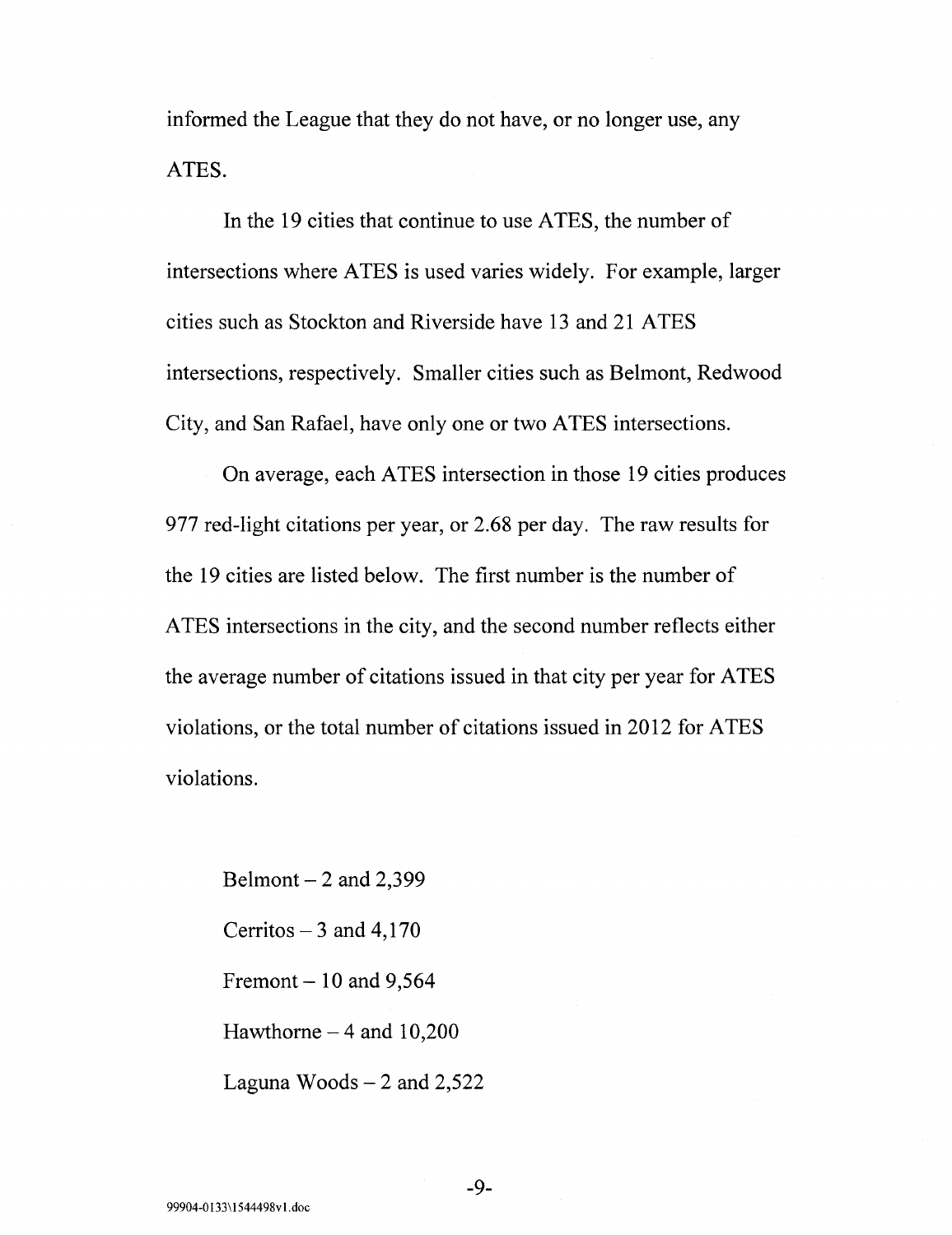Menlo Park  $-3$  and  $4,500$ 

Napa  $-4$  and 3,017

Oceanside  $-4$  and  $5,000$ 

Oxnard- **11** and 3,670

Redding  $-5$  and 3,645

Redwood City - **1** and 954

Riverside  $-21$  and 30,000

San Buenaventura- 18 and 4,473

San Mateo  $-3$  and 5,704

San Rafael- **1** and 2,500

Santa Clarita  $-7$  and 6,500

South San Francisco  $- 2$  and 5,940

Stockton  $-13$  and 7,200

Vista  $-5$  and 4,315

In all 19 cities using the ATES, a vendor under contract performs all the maintenance work on the ATES components.

Vehicle Code Section 21455.5(d) directly authorizes this arrangement,

so long as cities maintain overall supervision and control of the

system.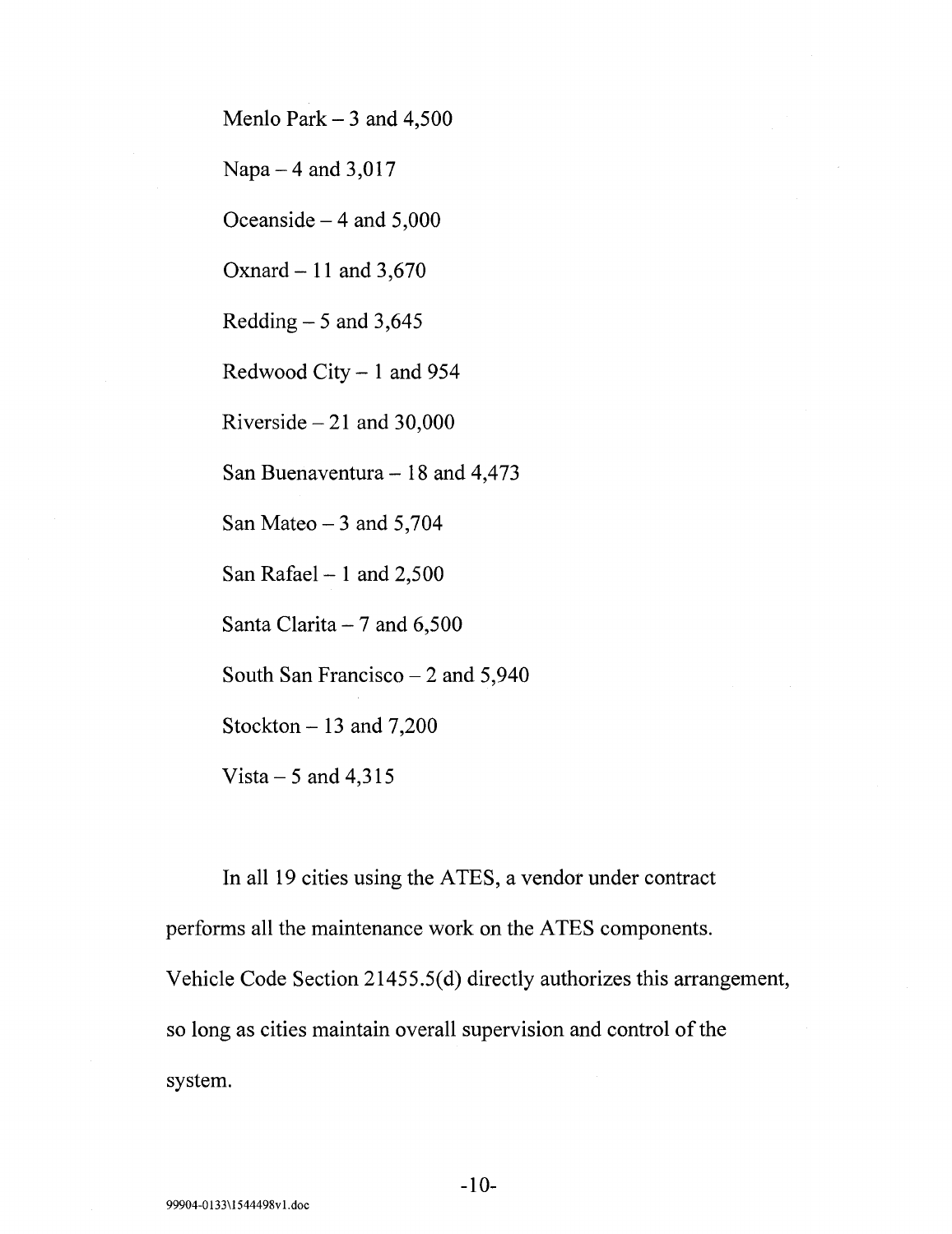If, as Goldsmith urges, cities are required to authenticate ATES information with the testimony of employees or agents of the ATES manufacturer, each of the nineteen cities would incur that extra expense for *each* citation issued. The substantial costs of doing so would reach into the tens of thousands or hundreds of thousands of dollars depending upon the city.

#### **IV. Studies Show That An ATES Reduces the Number of Deadly Accidents and The Total Cost of Accidents.**

Numerous studies of vehicle crashes conducted over the last decade suggest that ATES cameras reduce the number of serious and deadly accidents caused by people running red lights. Studies also show a concomitant reduction in the overall cost of crashes.

ATES cameras reduce the number of drivers who run red lights, and studies show that the longer a light has been red, the fewer the drivers who run the light. *See* McCartt & Hu, *Effects of Red Light Camera Enforcement on Red Light Violations in Arlington County, Virginia* (2013). The reduction in the number of drivers running red lights decreases the number of serious and fatal "t-bone" or "right angle" accidents. One study conducted in six Virginia counties over a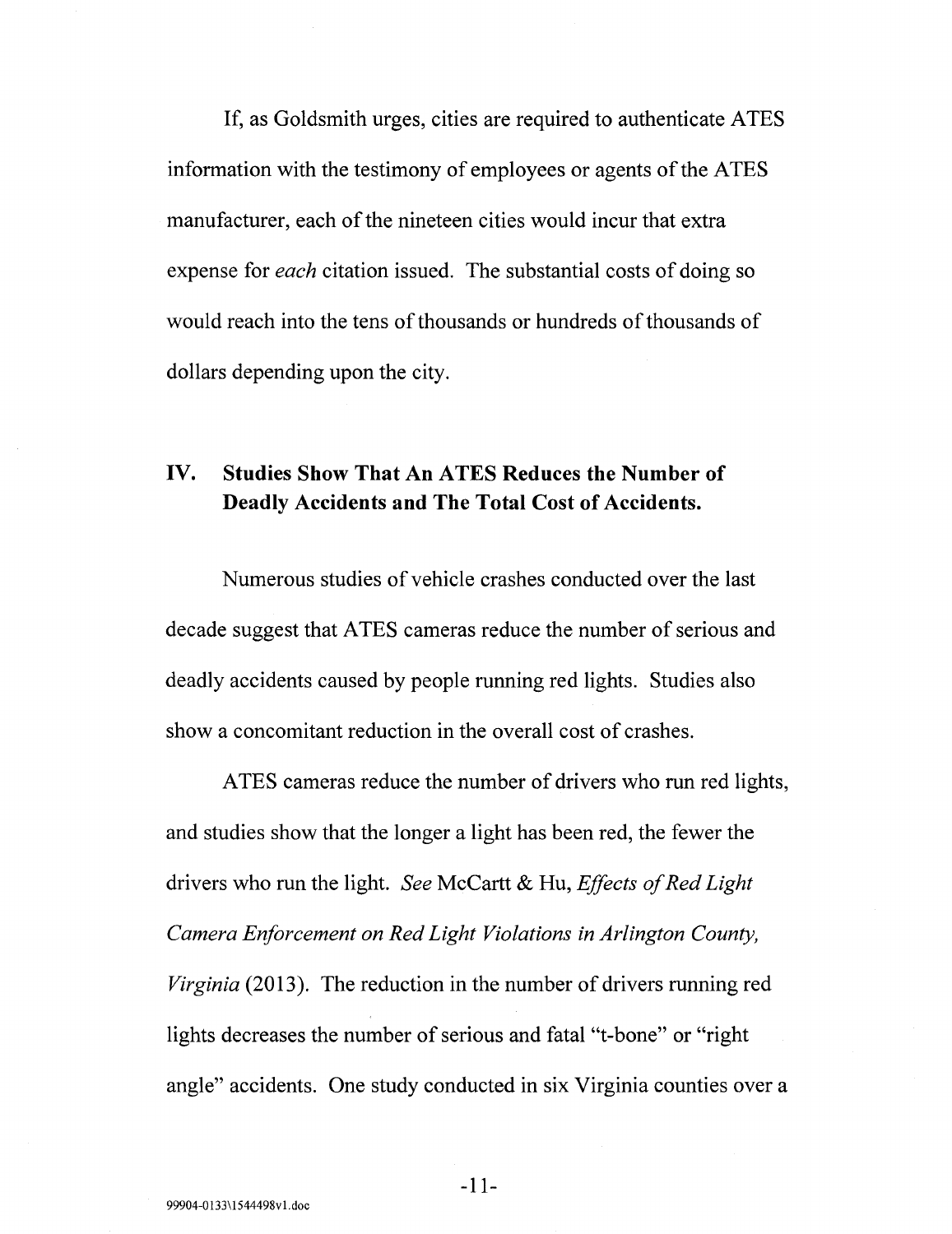seven-year period found that, while the overall number of crashes at ATES intersections increased after the cameras were installed due to rear-end fender benders, the number of more dangerous "red lightrunning" crashes decreased by 42% in all six of the counties studied. Garber *et al., The Impact of Red Light Cameras (Photo-Red Enforcement) on Crashes in Virginia,* at p. xi. (2007).

A comprehensive national study looking at 14 U.S. cities found a decrease of roughly 24 percent in fatal red light-running accidents at A TES intersections, with a smaller but still statistically significant decrease in fatal red light-running accidents at intersections in the same jurisdictions without ATES cameras. *See* Wu, McCartt, Teoh, *Effects of Red Lights Camera Enforcement on Fatal Crashes in Large US Cities,* at p. 1 (2011). The reduction at non-ATES intersections is potentially due to what is known as the "spillover" effect, which theorizes that people become more conscious of running red lights in jurisdictions with ATES cameras, and therefore run fewer red lights. *See* Aeron-Thomas & Hess, *Red Light Cameras For the Prevention of Road Traffic Crashes (Review)* at p. 4 (2005). The Aeron-Thomas & Hess study—which was a meta-analysis of international data comprising over 30 studies-also found a substantial reduction in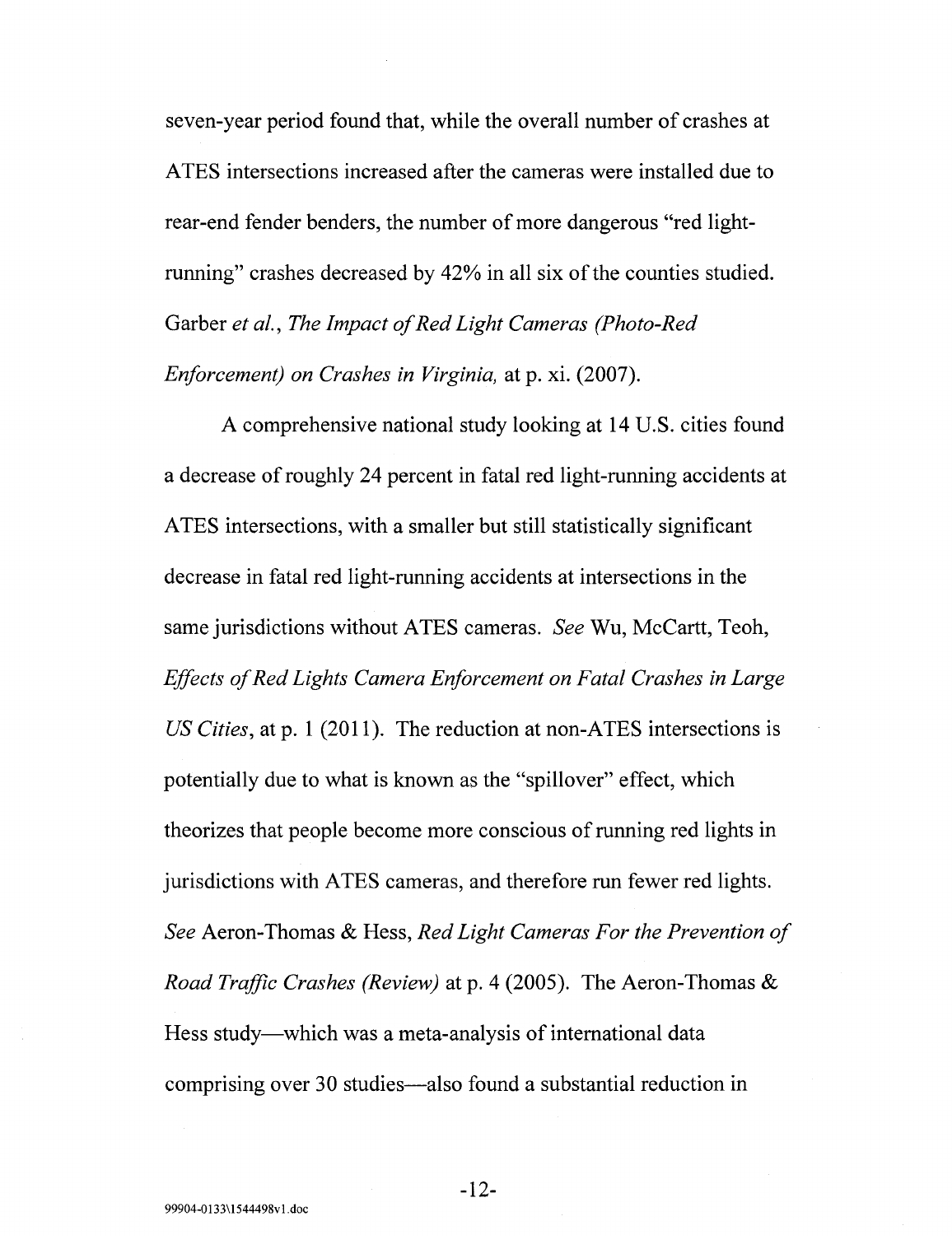fatal crashes at ATES intersections. *!d.* at p. 1.

Regarding the economic benefit of the ATES, a comprehensive national study covering 132 sites conducted by the Federal Highway Administration found an overall average reduction of between \$39,000 and \$50,000 in the total cost of crashes *per site* per year. *See*  United States Federal Highway Administration, Report FHWA-HRT-05-048 Executive Summary, *Safety Evaluation of Red Light Cameras*  at p. 7 (2005). The cost savings associated with reducing red lightrunning accidents overshadowed the increased cost imposed by the greater number of rear-end fender benders.

Goldsmith ignores the uncontroverted evidence that ATES cameras save lives and reduce the staggering costs to the public generated by traffic accidents. Goldsmith simply observes the unremarkable fact that some drivers respond to ATES cameras by stopping abruptly at yellow lights, increasing the incidence of rear-end fender-benders. *(See* Reply Brief, at p. 21 ). That observation, without more, discounts the gravity of the situation facing law enforcement officials when deciding whether to use cameras as a traffic enforcement tool.

-13-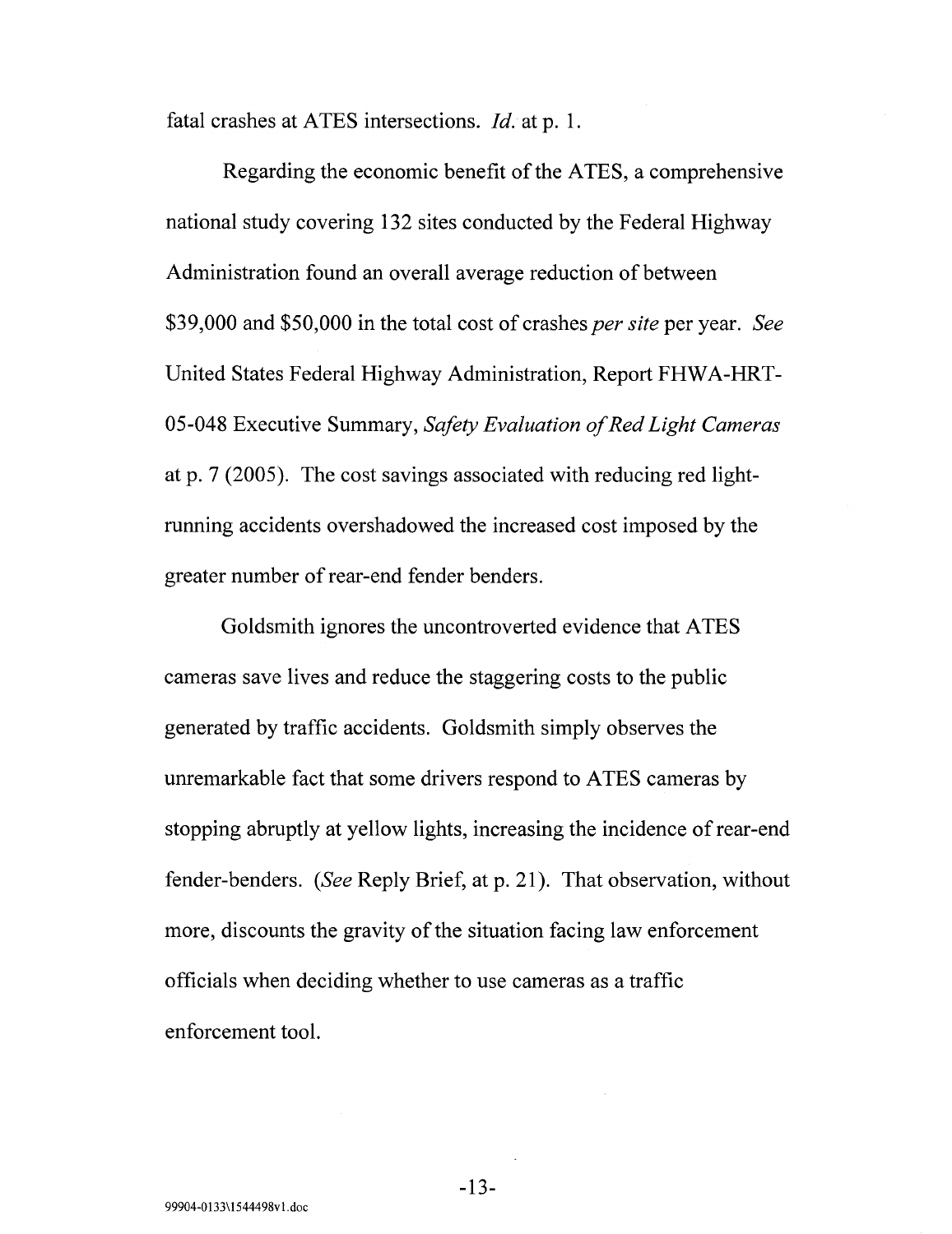#### V. **Conclusion**

This Court should affirm the judgment of the Court of Appeal.

Dated: April 16, 2013

RICHARDS, WATSON & GERSHON A Professional Corporation T. PETER PIERCE ANDREW J. BRADY

 $B_{\text{By:}}$   $\longrightarrow$   $\longrightarrow$   $\longrightarrow$   $\longrightarrow$ 

T. Peter Pierce Attorneys for Amicus Curiae League of California Cities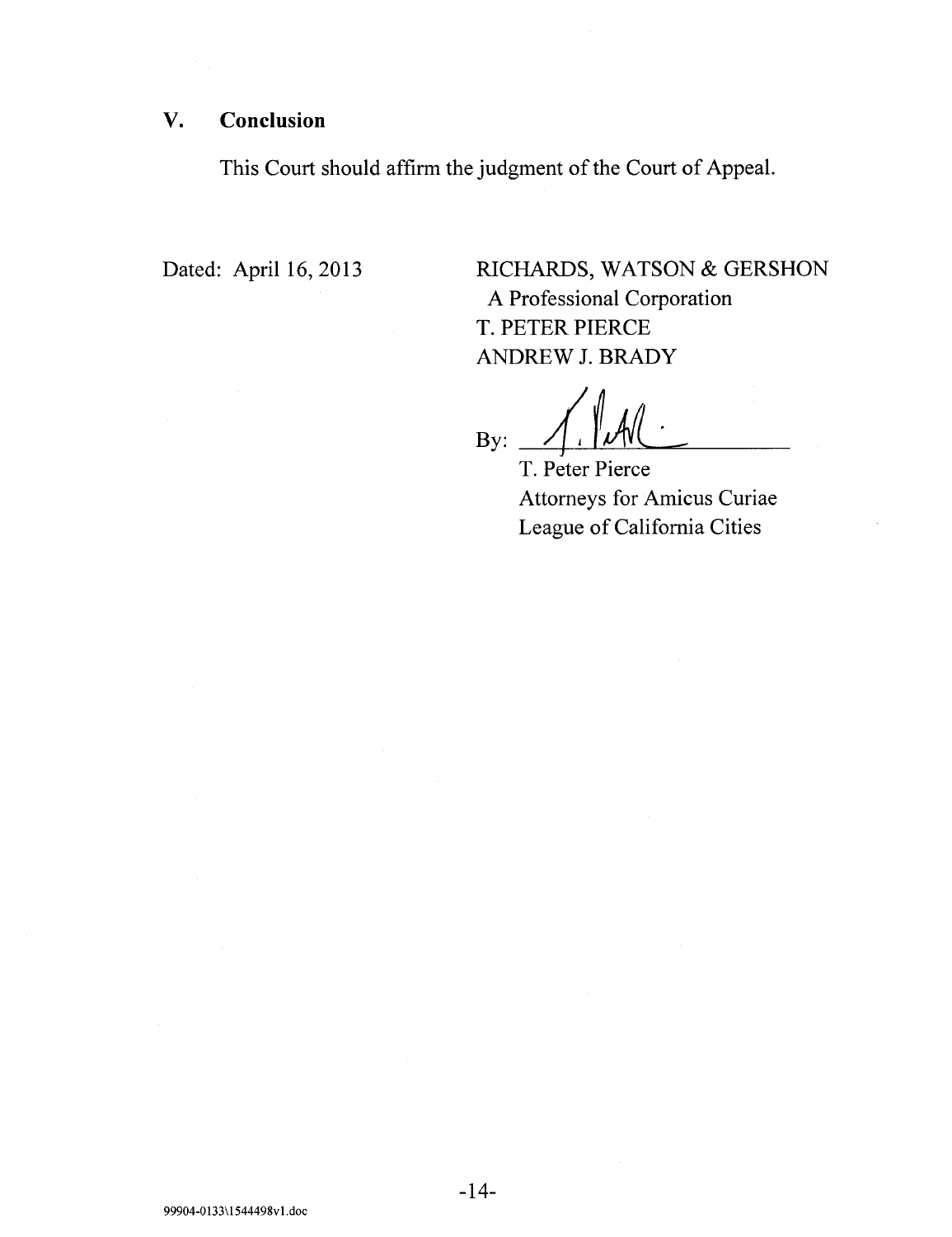#### **CERTIFICATE OF CONFORMITY**

Under Rule 8.520, subdivision (b)(1) and Rule 8.204(c)(1) of the California Rules of Court, this certifies that this Amicus Curiae brief contains 2,575 words according to the word count function on the word processing program used to generate the brief.

I declare under penalty of perjury under the laws of the State of California that the foregoing is true and correct.

Executed on April 16, 2013

T. Peter Pierce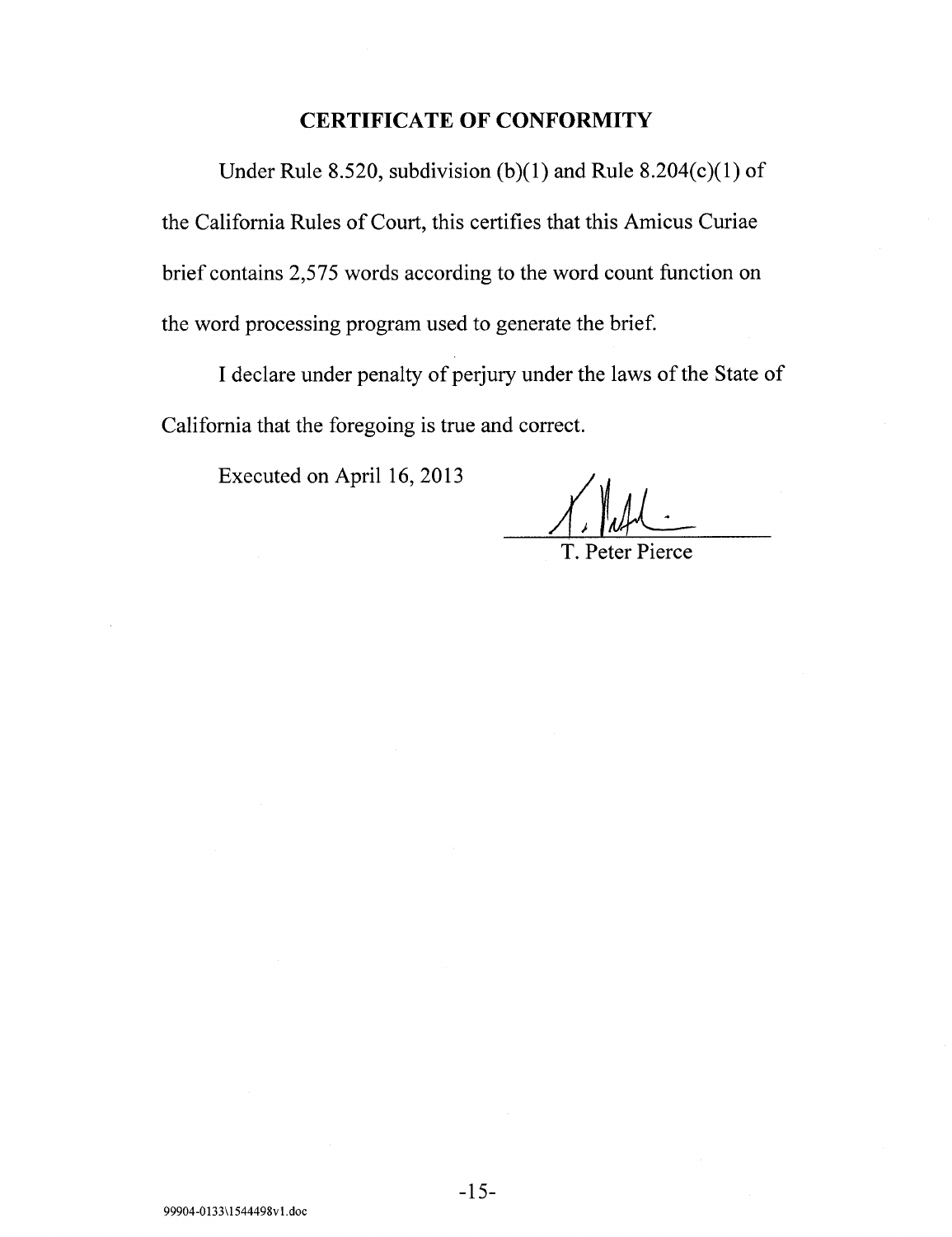I, Clotilde Bigornia, declare:

I am a resident of the State of California and over the age of eighteen years, and not a party to the within action; my business address is Richards, Watson & Gerslion, 355 South Grand, 40th Floor, Los Angeles, California. On April 16, 2013, I served the within documents:

#### **APPLICATION OF THE LEAGUE OF CALIFORNIA CITIES FOR LEAVE TO FILE AMICUS CURIAE BRIEF, AND PROPOSED AMICUS CURIAE BRIEF IN SUPPORT OF PLAINTIFF AND RESPONDENT PEOPLE OF THE STATE OF CALIFORNIA**

[X] (BY MAIL) By placing the document(s) listed above in a sealed envelope with postage thereon fully prepaid, in the United States mail at Los Angeles, Calffornia, addressea as set forth on the attached Service List. I am readily familiar with the firm's practice for collection and processing correspondence for mailing with the United States Postal Service. Under that practice, it would be deposited with the U.S. Postal Service on that same day with postage thereon fully prepaid in the ordinary course of business. I am aware that on motion of the party served, service is presumed invalid if postal cancellation date or postage meter date is more than one day after date of deposit for maifing contained in this affidavit.

I declare under penalty of perjury under the laws of the State of California that the above is true and correct.

Executed on April 16, 2013, at Los Angeles, California.

Clotilde Bigornia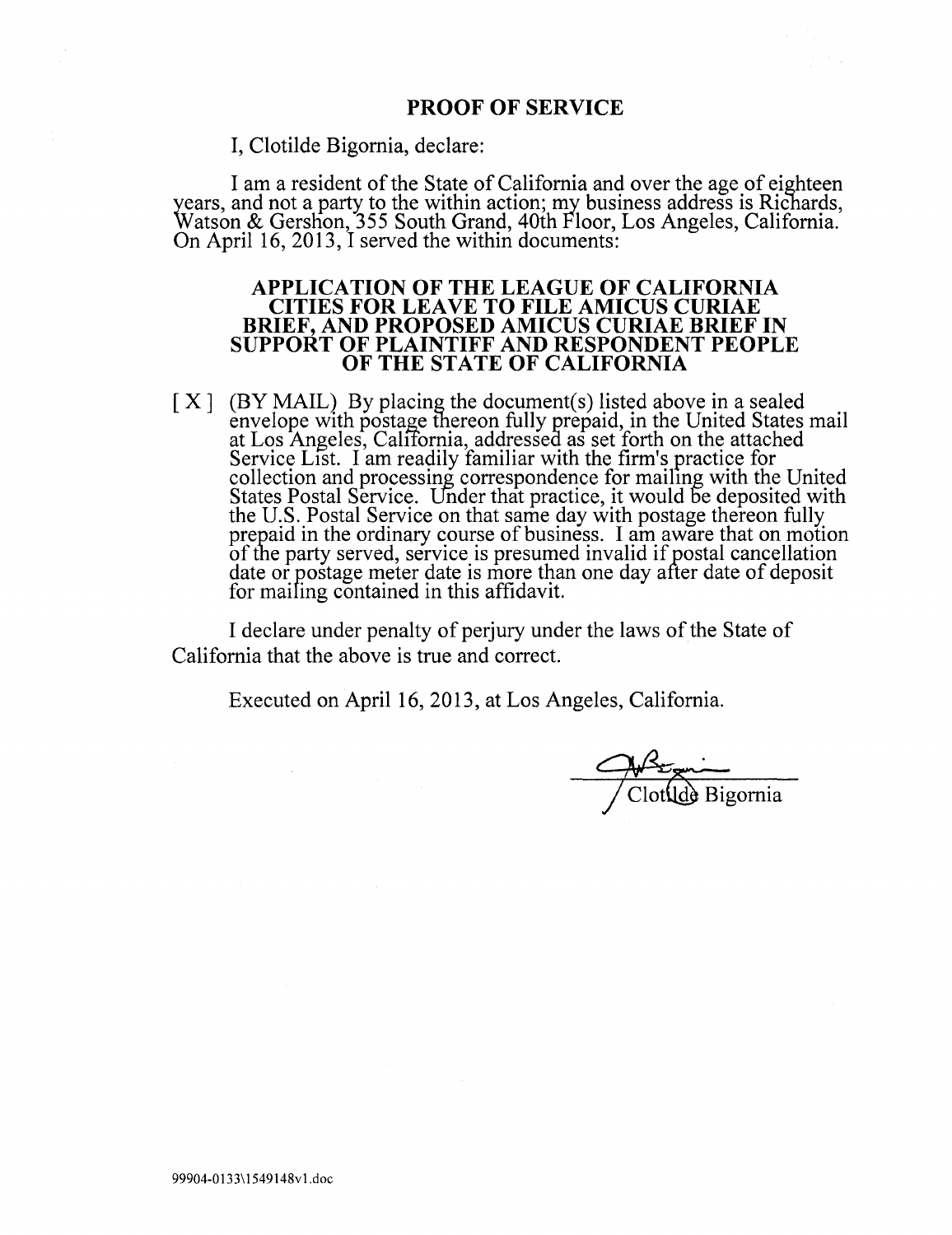#### **SERVICE LIST**  *The People of the State of California v. Carmen Goldsmith*

Dean R. Derleth John D. Higginbotham Kira L. Klatchko Best, Best & Krieger LLP 3390 University Avenue, Fifth Floor Riverside, CA 92501 Telephone (951) 686-1450 Facsimile: (951) 686-3083

*Attorneys for Respondent*  THE PEOPLE OF THE STATE OF CALIFORNIA

Cal Saunders City of Inglewood Office of the City Attorney One W. Manchester Blvd., Suite 860 Inglewood, CA 90301 Telephone: (310) 412-6372

Robert Cooper Wilson Elser Moskowitz Edelman and Dicker LLP 555 S. Flower Street, 29<sup>th</sup> Floor Los Angeles, CA 90071 Telephone: (213) 443-5100 Facsimile: (213) 443-5101 Robert. Cooper@wilsonelser .com

John Joseph Jackman Law Offices of John J. Jackman 11949 Jefferson Boulevard, Suite 104 Culver City, CA 90230 Telephone: (818) 268-8243 Facsimile: (661) 288-1729 johnjay@jackmanlawgroup.com

Anthony Albert Karian 4863 Aurora Drive Ventura, CA 93003

*Co-Counsel for Defendant and Appellant* 

*Counsel for Respondent* 

*Co-Counsel for Defendant and Appellant* 

*Intervenor*